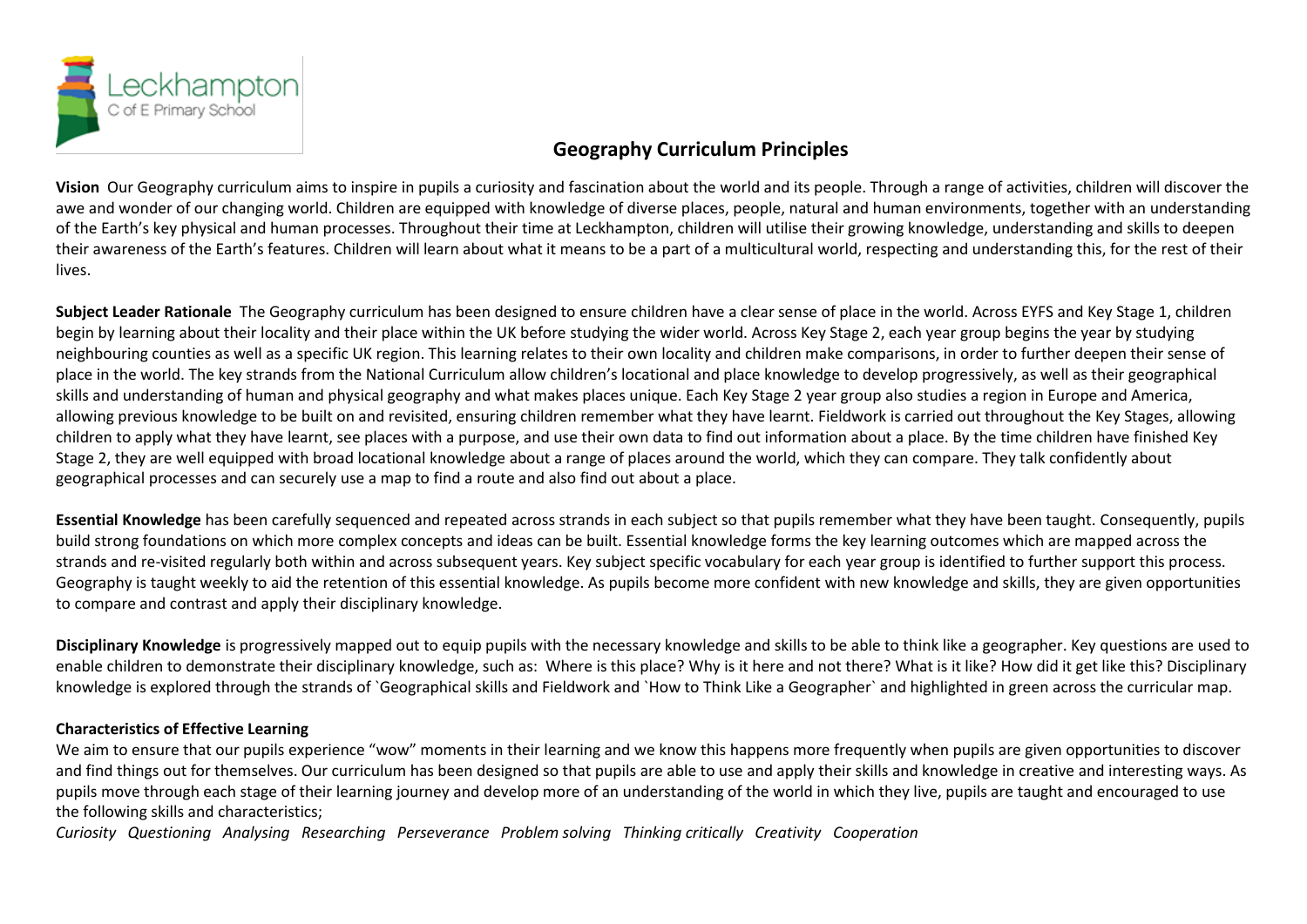|                                      | Geography                                                                                                                                                                                          |                                                                                                                               |                                                                                                                |                                                                                                                                                                                                               |                                                                                                                                                                       |  |  |  |
|--------------------------------------|----------------------------------------------------------------------------------------------------------------------------------------------------------------------------------------------------|-------------------------------------------------------------------------------------------------------------------------------|----------------------------------------------------------------------------------------------------------------|---------------------------------------------------------------------------------------------------------------------------------------------------------------------------------------------------------------|-----------------------------------------------------------------------------------------------------------------------------------------------------------------------|--|--|--|
|                                      | Year 1                                                                                                                                                                                             |                                                                                                                               |                                                                                                                |                                                                                                                                                                                                               |                                                                                                                                                                       |  |  |  |
|                                      |                                                                                                                                                                                                    | How to think like a Geographer; Where is this place? Why is it here and not there? What is it like? How did it get like this? |                                                                                                                |                                                                                                                                                                                                               |                                                                                                                                                                       |  |  |  |
| <b>Strands of</b><br><b>Learning</b> | <b>Locational</b><br><b>Knowledge</b>                                                                                                                                                              | <b>Place Knowledge</b>                                                                                                        | <b>Human and physical</b><br>geography                                                                         | <b>Geographical skills and</b><br>fieldwork                                                                                                                                                                   | How to think like a<br>Geographer                                                                                                                                     |  |  |  |
| Vocabulary                           |                                                                                                                                                                                                    | weather, season, Spring, Summer, Autumn, Winter, trees, seasonal changes, evergreen, deciduous, forest                        |                                                                                                                |                                                                                                                                                                                                               |                                                                                                                                                                       |  |  |  |
| Autumn 1                             |                                                                                                                                                                                                    | To know the features of a<br>forest.<br>To understand why forests are<br>where they are.                                      | (Revisit throughout the year<br>in each season)<br>To know what the weather is<br>like in each season.         | To observe the trees in the<br>school grounds and identify<br>seasonal changes.<br>Fieldwork<br>School ground tree                                                                                            |                                                                                                                                                                       |  |  |  |
|                                      |                                                                                                                                                                                                    | To identify the features of an<br>area of the Forest of Dean.                                                                 | To compare the weather in<br>different seasons.<br>To explain the effects of the<br>seasonal weather on trees. | study - spend time<br>observing the trees in<br>each season. Take<br>photos with the<br>children so they are<br>able to look closely at<br>them at comment on<br>the changes they see.<br><b>Forest visit</b> |                                                                                                                                                                       |  |  |  |
| <b>Vocabulary</b>                    | next to, across, near to                                                                                                                                                                           |                                                                                                                               |                                                                                                                |                                                                                                                                                                                                               | United Kingdom, country, capital city, Wales, England, Scotland, Northern Ireland, Cardiff, London, Edinburgh, Belfast, English Channel, Irish Sea, North Sea,        |  |  |  |
| Autumn 2                             | To know that the UK<br>is made up four<br>countries.<br>To name the four<br>countries of the UK<br>(Wales, England,<br>Scotland, Northern<br>Ireland).<br>To name the UK's<br>four capital cities. |                                                                                                                               |                                                                                                                | To use a simple map of the UK<br>which shows the country<br>borders.                                                                                                                                          | To use locational language to<br>describe the countries of the UK<br>in relation to one another<br>(Wales is next to England, N.<br>Ireland is across the Irish Sea). |  |  |  |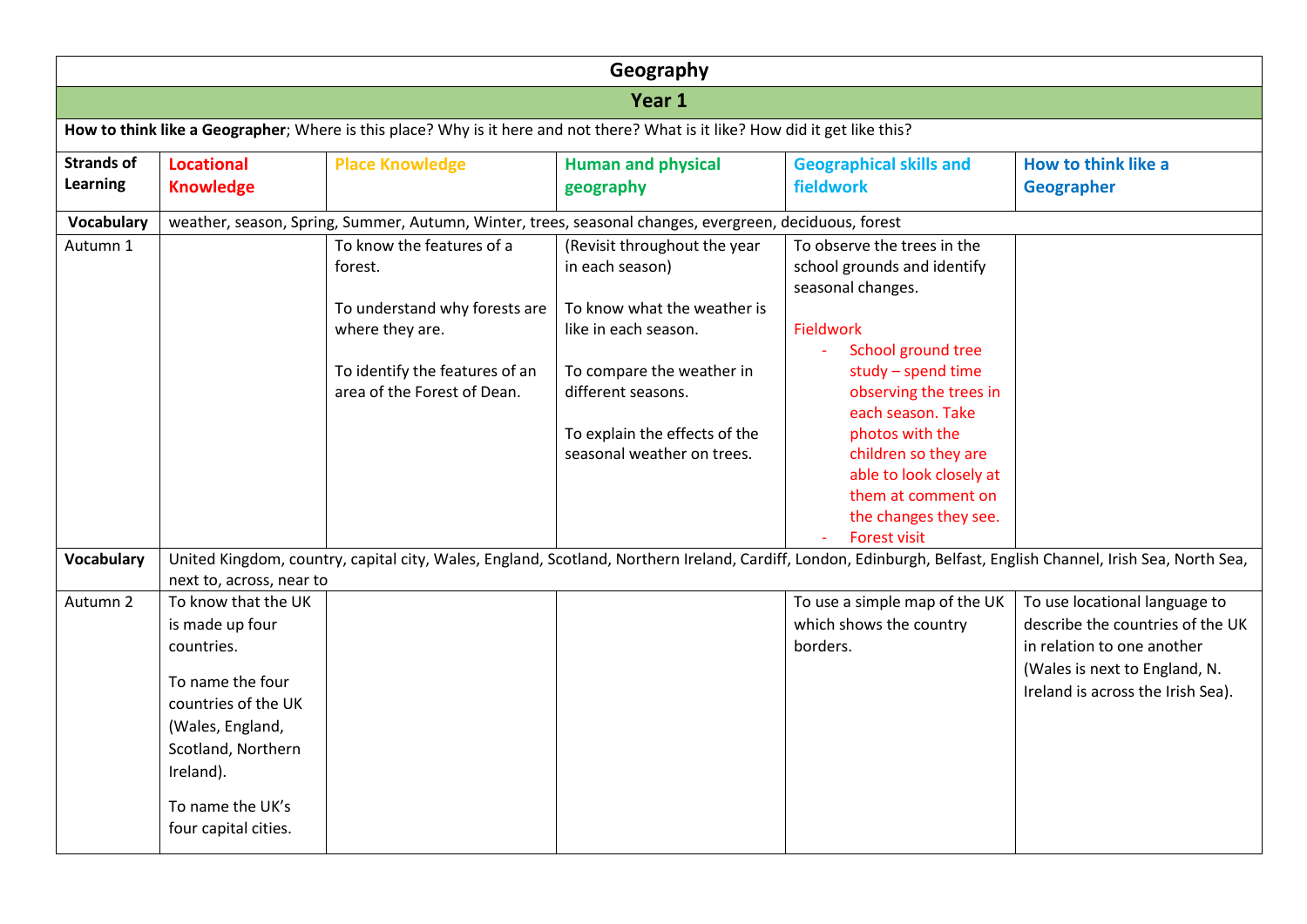|                | To name the seas  |                                                                                                                                                      |                                   |                                                                                                                                                                          |
|----------------|-------------------|------------------------------------------------------------------------------------------------------------------------------------------------------|-----------------------------------|--------------------------------------------------------------------------------------------------------------------------------------------------------------------------|
|                | that surround the |                                                                                                                                                      |                                   |                                                                                                                                                                          |
|                | UK.               |                                                                                                                                                      |                                   |                                                                                                                                                                          |
|                |                   |                                                                                                                                                      |                                   |                                                                                                                                                                          |
| Vocabulary     |                   |                                                                                                                                                      |                                   | capital city, city, buildings, offices, stadiums, homes, recreational facilities, shops, busy roads, physical feature, beach, cliff, coast, forest, hill, mountain, sea, |
|                |                   | ocean, river, soil, valley, vegetation, season and weather, human feature, city, town, village, factory, farm, house, office, port, harbour and shop |                                   |                                                                                                                                                                          |
| Spring 1 and   |                   | To know that the UK's capital                                                                                                                        |                                   |                                                                                                                                                                          |
| $\overline{2}$ |                   | cities have lots of buildings                                                                                                                        |                                   |                                                                                                                                                                          |
|                |                   | including offices, museums,                                                                                                                          |                                   |                                                                                                                                                                          |
|                |                   | stadiums, homes, recreational                                                                                                                        |                                   |                                                                                                                                                                          |
|                |                   | facilities and shops, busy                                                                                                                           |                                   |                                                                                                                                                                          |
|                |                   | roads, lots of people.                                                                                                                               |                                   |                                                                                                                                                                          |
|                |                   |                                                                                                                                                      |                                   |                                                                                                                                                                          |
|                |                   | To use basic geographical                                                                                                                            |                                   |                                                                                                                                                                          |
|                |                   | vocabulary to refer to key                                                                                                                           |                                   |                                                                                                                                                                          |
|                |                   | physical features of the UK,                                                                                                                         |                                   |                                                                                                                                                                          |
|                |                   | including: beach, cliff, coast,                                                                                                                      |                                   |                                                                                                                                                                          |
|                |                   | forest, hill, mountain, sea,                                                                                                                         |                                   |                                                                                                                                                                          |
|                |                   | ocean, river, soil, valley,                                                                                                                          |                                   |                                                                                                                                                                          |
|                |                   | vegetation, season and                                                                                                                               |                                   |                                                                                                                                                                          |
|                |                   | weather.                                                                                                                                             |                                   |                                                                                                                                                                          |
|                |                   |                                                                                                                                                      |                                   |                                                                                                                                                                          |
|                |                   | To use basic geographical                                                                                                                            |                                   |                                                                                                                                                                          |
|                |                   | vocabulary to refer to key                                                                                                                           |                                   |                                                                                                                                                                          |
|                |                   | human features of the UK,                                                                                                                            |                                   |                                                                                                                                                                          |
|                |                   | including: city, town, village,                                                                                                                      |                                   |                                                                                                                                                                          |
|                |                   | factory, farm, house, office,                                                                                                                        |                                   |                                                                                                                                                                          |
|                |                   | port, harbour and shop.                                                                                                                              |                                   |                                                                                                                                                                          |
|                |                   |                                                                                                                                                      |                                   |                                                                                                                                                                          |
|                |                   |                                                                                                                                                      |                                   |                                                                                                                                                                          |
| Vocabulary     |                   | location, direction, near, far, left, right, plan perspective, landmark, sketch map, key, symbol                                                     |                                   |                                                                                                                                                                          |
|                |                   |                                                                                                                                                      |                                   |                                                                                                                                                                          |
| Summer 1       |                   |                                                                                                                                                      | To use locational and             |                                                                                                                                                                          |
| and 2          |                   |                                                                                                                                                      | directional language (near and    |                                                                                                                                                                          |
|                |                   |                                                                                                                                                      | far; left and right), to describe |                                                                                                                                                                          |
|                |                   |                                                                                                                                                      | the geography of the school,      |                                                                                                                                                                          |
|                |                   |                                                                                                                                                      | its grounds and the immediate     |                                                                                                                                                                          |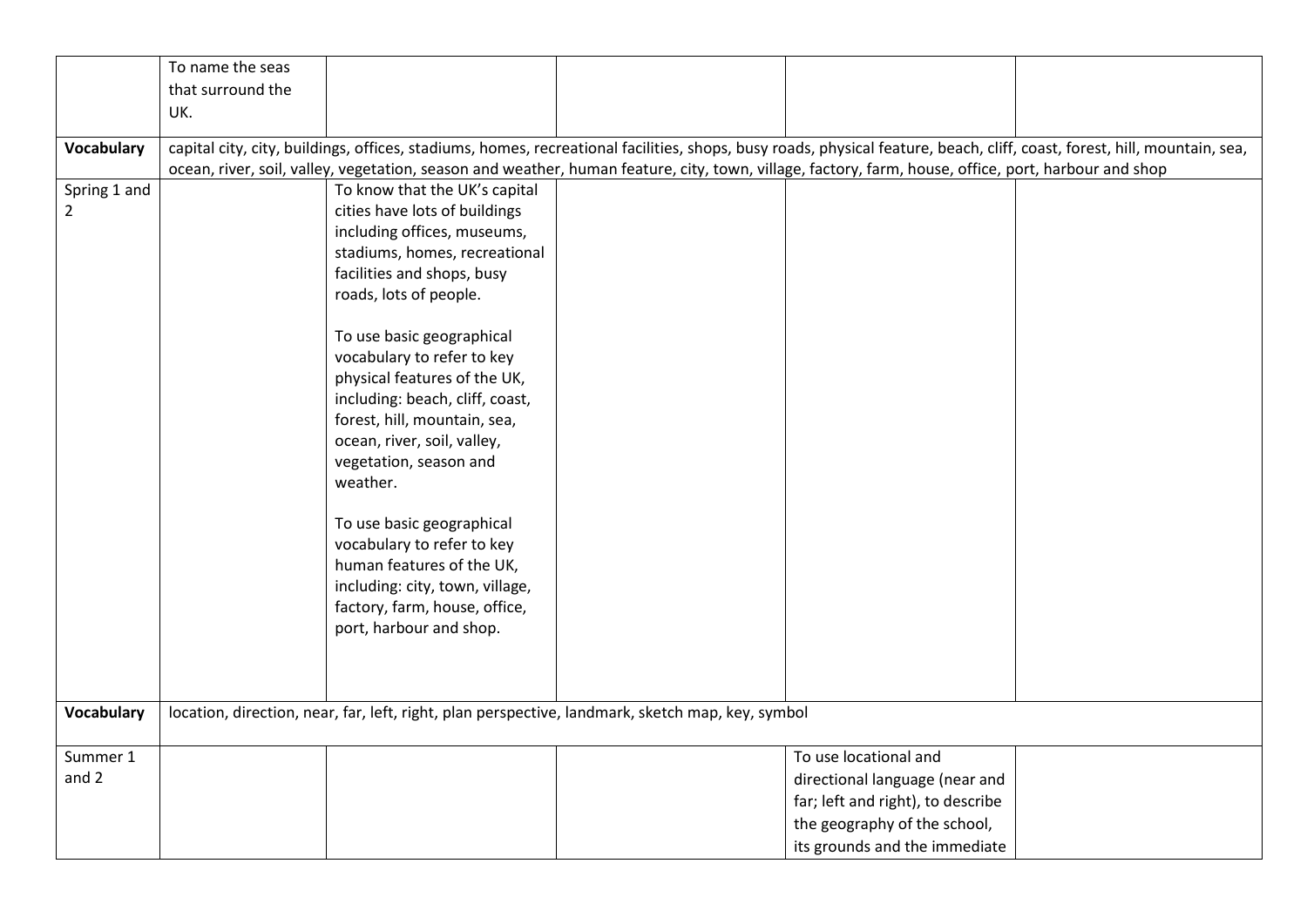|  |  | surrounding area (What can         |  |
|--|--|------------------------------------|--|
|  |  | we see from the school?            |  |
|  |  | Houses, roads, allotments)         |  |
|  |  |                                    |  |
|  |  | To use plan perspectives to        |  |
|  |  | recognise landmarks and basic      |  |
|  |  | human and physical features        |  |
|  |  | of the school (school field,       |  |
|  |  | hall, classrooms, playground,      |  |
|  |  | trees).                            |  |
|  |  |                                    |  |
|  |  | To devise a simple sketch map      |  |
|  |  | of the school grounds and          |  |
|  |  | immediate surrounding area.        |  |
|  |  | To use class agreed basic          |  |
|  |  | symbols in a key.                  |  |
|  |  |                                    |  |
|  |  | Fieldwork                          |  |
|  |  | <b>Observation of school</b><br>÷. |  |
|  |  | grounds and                        |  |
|  |  | surrounding area.                  |  |
|  |  | Take the children out              |  |
|  |  | to various points in               |  |
|  |  | the school grounds                 |  |
|  |  | and observe/take                   |  |
|  |  | photographs of the                 |  |
|  |  | features.                          |  |
|  |  |                                    |  |
|  |  |                                    |  |
|  |  |                                    |  |
|  |  |                                    |  |
|  |  |                                    |  |
|  |  |                                    |  |
|  |  |                                    |  |
|  |  |                                    |  |
|  |  |                                    |  |
|  |  |                                    |  |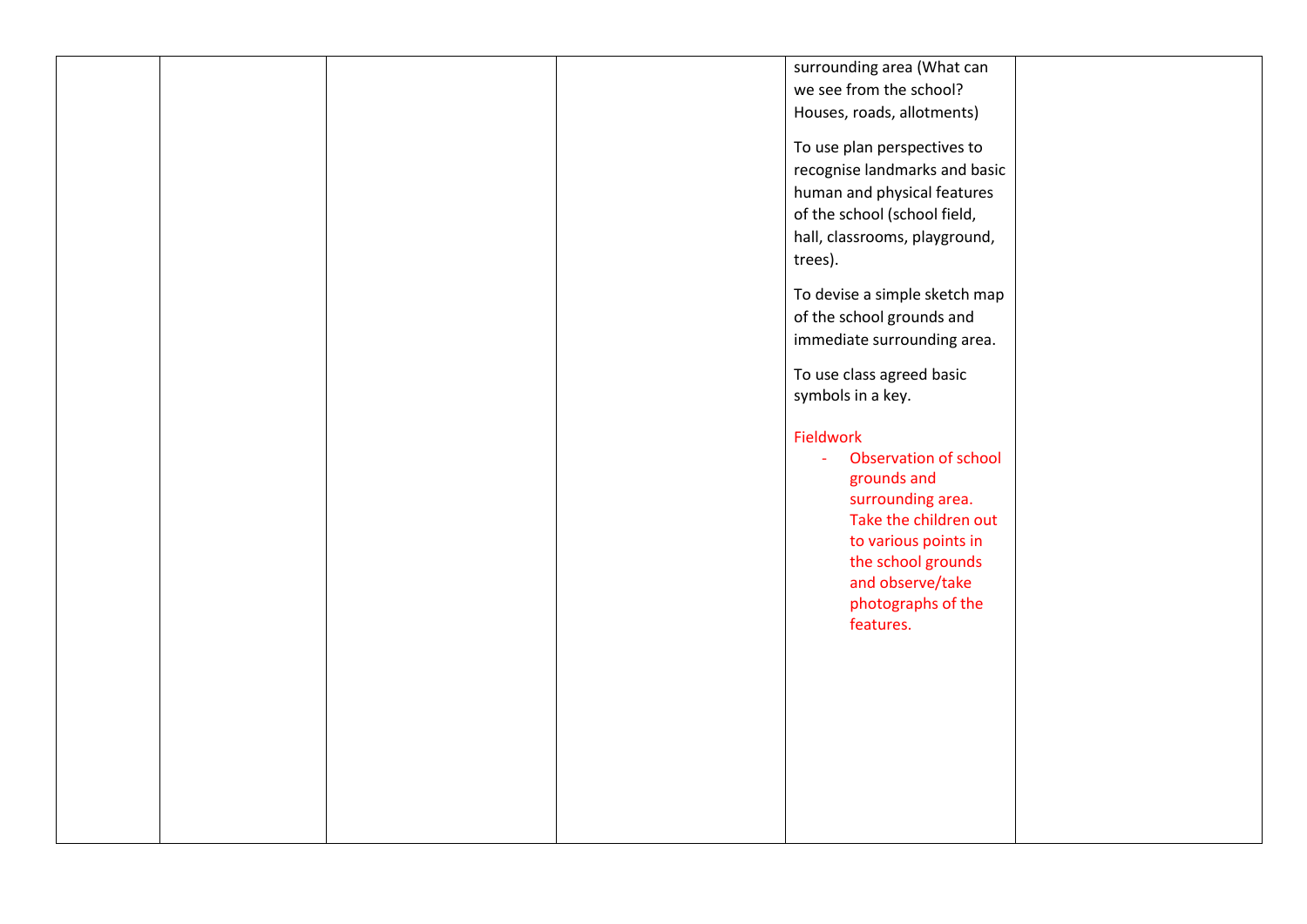|                   | Geography                 |                                                                         |                                                                                                                                       |                                |                                                               |  |  |  |  |
|-------------------|---------------------------|-------------------------------------------------------------------------|---------------------------------------------------------------------------------------------------------------------------------------|--------------------------------|---------------------------------------------------------------|--|--|--|--|
|                   | Year <sub>2</sub>         |                                                                         |                                                                                                                                       |                                |                                                               |  |  |  |  |
|                   |                           |                                                                         | How to think like a Geographer; Where is this place? Why is it here and not there? What is it like? How did it get like this?         |                                |                                                               |  |  |  |  |
| <b>Strands of</b> | <b>Locational</b>         | <b>Place Knowledge</b>                                                  | <b>Human and physical</b>                                                                                                             | <b>Geographical skills and</b> | How to think like a                                           |  |  |  |  |
| <b>Learning</b>   | <b>Knowledge</b>          |                                                                         | geography                                                                                                                             | fieldwork                      | Geographer                                                    |  |  |  |  |
| Vocabulary        |                           |                                                                         | continents, oceans, world map, globe, Equator, North Pole, South Pole, weather, climate, compass directions, North, South, East, West |                                |                                                               |  |  |  |  |
| Autumn 1          | To name the seven         |                                                                         | To know what the Equator is                                                                                                           | To use simple compass          | To describe the location of the                               |  |  |  |  |
| and 2             | continents.               |                                                                         | (An imaginary line around the                                                                                                         | directions (North, South, East | continents and oceans in                                      |  |  |  |  |
|                   | To locate the seven       |                                                                         | centre of the Earth. It is<br>halfway between the North                                                                               | and West).                     | relation to one another (using<br>simple compass directions). |  |  |  |  |
|                   | continents on a           |                                                                         | Pole and the South Pole.)                                                                                                             | To know how compass            |                                                               |  |  |  |  |
|                   | world map and a           |                                                                         |                                                                                                                                       | directions are related to maps | To describe the location of the                               |  |  |  |  |
|                   | globe.                    |                                                                         | To know that countries and<br>continents near to the                                                                                  | (top of the map is North etc.) | continents in relation to the<br>UK/Europe.                   |  |  |  |  |
|                   | To name the five          |                                                                         | Equator have a hotter climate                                                                                                         | To use world maps showing      |                                                               |  |  |  |  |
|                   | oceans.                   |                                                                         | than those further away.                                                                                                              | the continent borders.         |                                                               |  |  |  |  |
|                   | To locate the five        |                                                                         | To name continents on the                                                                                                             | To use an atlas to locate      |                                                               |  |  |  |  |
|                   | oceans on a world         |                                                                         | line of the Equator.                                                                                                                  | places.                        |                                                               |  |  |  |  |
|                   | map and a globe.          |                                                                         | To understand where the<br>Equator is in relation to the                                                                              |                                |                                                               |  |  |  |  |
|                   | To locate the             |                                                                         | UK.                                                                                                                                   |                                |                                                               |  |  |  |  |
|                   | Equator on a world        |                                                                         |                                                                                                                                       |                                |                                                               |  |  |  |  |
|                   | map and a globe.          |                                                                         | To know that the closer you                                                                                                           |                                |                                                               |  |  |  |  |
|                   |                           |                                                                         | are to the poles, the colder                                                                                                          |                                |                                                               |  |  |  |  |
|                   | To locate the North       |                                                                         | the climate.                                                                                                                          |                                |                                                               |  |  |  |  |
|                   | and South Pole on a       |                                                                         |                                                                                                                                       |                                |                                                               |  |  |  |  |
|                   | world map and a<br>globe. |                                                                         |                                                                                                                                       |                                |                                                               |  |  |  |  |
|                   |                           |                                                                         |                                                                                                                                       |                                |                                                               |  |  |  |  |
| <b>Vocabulary</b> |                           | Rio de Janeiro, London, comparison, similarities, differences, location |                                                                                                                                       |                                |                                                               |  |  |  |  |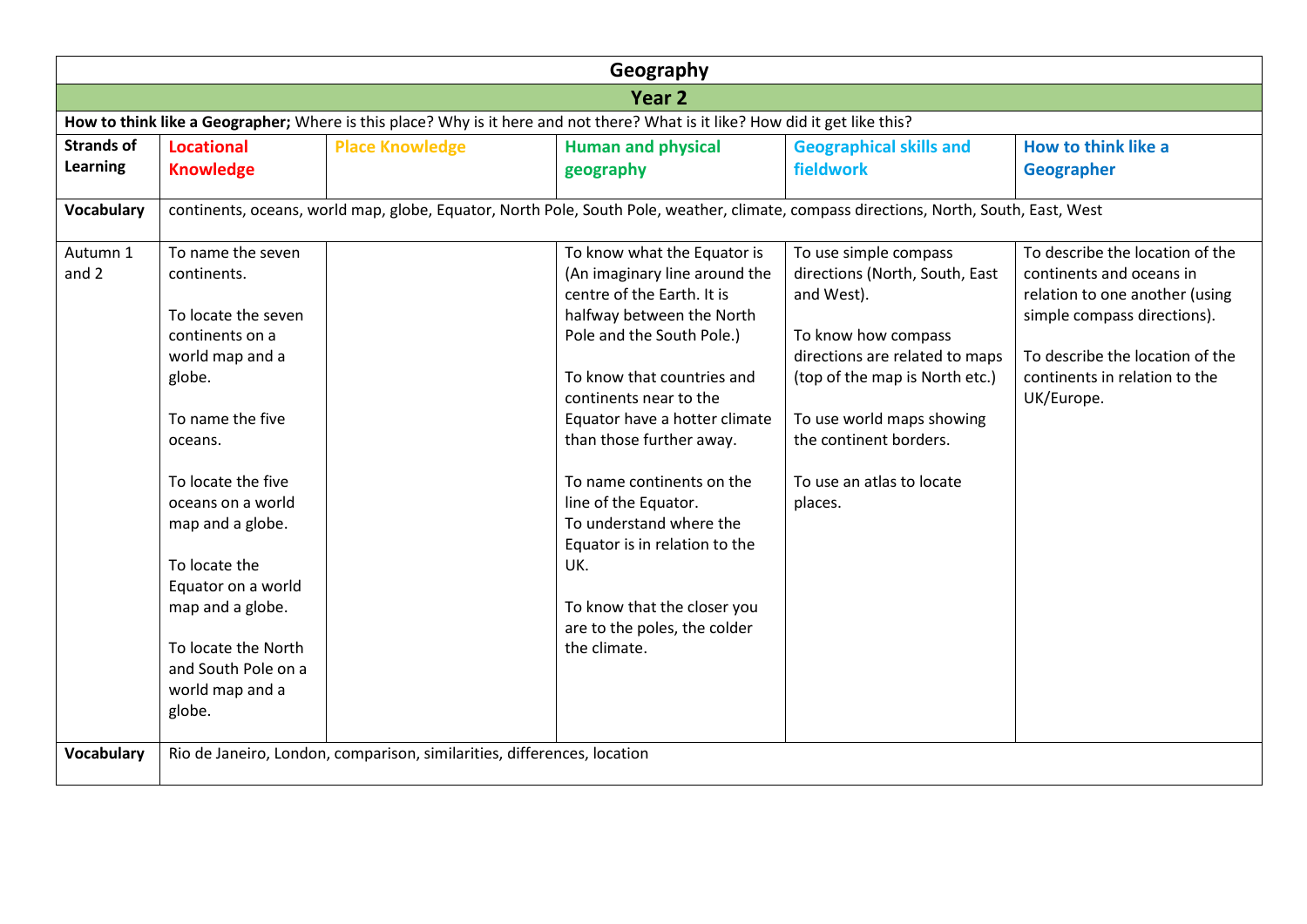| Spring 1 and      | To locate Rio de    | To name some physical                                    | To use an atlas and world map | To describe where London is in   |
|-------------------|---------------------|----------------------------------------------------------|-------------------------------|----------------------------------|
| $\overline{2}$    | Janeiro on a world  | features of London (River                                | to locate places.             | relation to Cheltenham.          |
|                   | map.                | Thames, weather/climate)                                 |                               |                                  |
|                   |                     |                                                          |                               | To describe where Rio de Janeiro |
|                   | To know that Rio de | To name some human                                       |                               | is in relation to England.       |
|                   | Janeiro is in South | features of London (large                                |                               |                                  |
|                   | America.            | buildings, population,                                   |                               |                                  |
|                   |                     | stadiums, palaces, flats,                                |                               |                                  |
|                   | To use an atlas to  | houses, offices, shops,                                  |                               |                                  |
|                   | locate London and   | bridges, churches/cathedrals).                           |                               |                                  |
|                   | Rio de Janeiro.     |                                                          |                               |                                  |
|                   |                     | To name some physical                                    |                               |                                  |
|                   |                     | features of Rio de Janeiro                               |                               |                                  |
|                   |                     | (Sugarloaf Mountain,                                     |                               |                                  |
|                   |                     | Copacabana beach, Mount                                  |                               |                                  |
|                   |                     | Corcovado, weather/climate)                              |                               |                                  |
|                   |                     |                                                          |                               |                                  |
|                   |                     | To name some human                                       |                               |                                  |
|                   |                     | features of Rio de Janeiro                               |                               |                                  |
|                   |                     | (high rise buildings, favelas,                           |                               |                                  |
|                   |                     | stadiums, shops,                                         |                               |                                  |
|                   |                     | churches/cathedrals, Christ                              |                               |                                  |
|                   |                     | the Redeemer statue).                                    |                               |                                  |
|                   |                     | To name similarities and                                 |                               |                                  |
|                   |                     | differences in the human and                             |                               |                                  |
|                   |                     | physical features of London                              |                               |                                  |
|                   |                     | and Rio de Janeiro.                                      |                               |                                  |
|                   |                     |                                                          |                               |                                  |
| <b>Vocabulary</b> |                     | route, aerial photograph, left, right, forwards, towards |                               |                                  |
|                   |                     |                                                          |                               |                                  |
| Summer 1          |                     |                                                          | To use locational and         |                                  |
| and 2             |                     |                                                          | directional language (left,   |                                  |
|                   |                     |                                                          | right, forwards, towards) to  |                                  |
|                   |                     |                                                          | describe the location of      |                                  |
|                   |                     |                                                          | features and routes on a map. |                                  |
|                   |                     |                                                          |                               |                                  |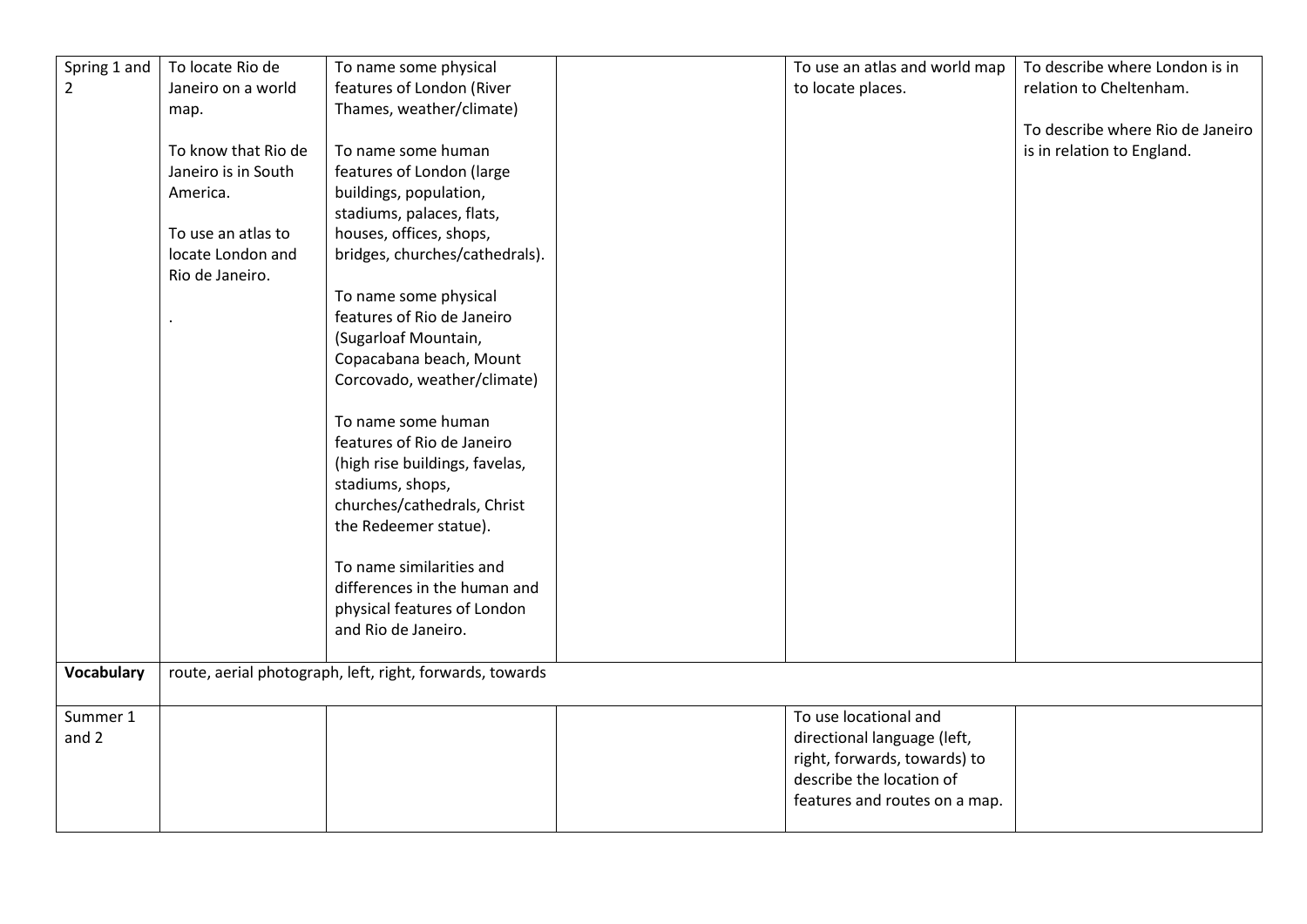|  |  | To know how compass                  |  |
|--|--|--------------------------------------|--|
|  |  | directions are related to maps       |  |
|  |  |                                      |  |
|  |  | (top of the map is North etc.)       |  |
|  |  |                                      |  |
|  |  | To plan a simple route on a          |  |
|  |  |                                      |  |
|  |  | map. To follow a simple route        |  |
|  |  | on a map.                            |  |
|  |  |                                      |  |
|  |  |                                      |  |
|  |  | To use aerial photographs to         |  |
|  |  | recognise landmarks and basic        |  |
|  |  |                                      |  |
|  |  | human and physical features          |  |
|  |  | of the local area.                   |  |
|  |  |                                      |  |
|  |  |                                      |  |
|  |  | To devise a simple map of the        |  |
|  |  | local area from                      |  |
|  |  | fieldwork/observation                |  |
|  |  |                                      |  |
|  |  | /aerial photographs.                 |  |
|  |  |                                      |  |
|  |  | To know the importance of a          |  |
|  |  |                                      |  |
|  |  | key. To use basic symbols in a       |  |
|  |  | key.                                 |  |
|  |  |                                      |  |
|  |  |                                      |  |
|  |  | Fieldwork                            |  |
|  |  | Local area walk to<br>$\blacksquare$ |  |
|  |  | follow a route and                   |  |
|  |  |                                      |  |
|  |  | identify human and                   |  |
|  |  | physical features.                   |  |
|  |  |                                      |  |
|  |  |                                      |  |
|  |  |                                      |  |
|  |  |                                      |  |
|  |  |                                      |  |
|  |  |                                      |  |
|  |  |                                      |  |
|  |  |                                      |  |
|  |  |                                      |  |
|  |  |                                      |  |
|  |  |                                      |  |
|  |  |                                      |  |
|  |  |                                      |  |
|  |  |                                      |  |
|  |  |                                      |  |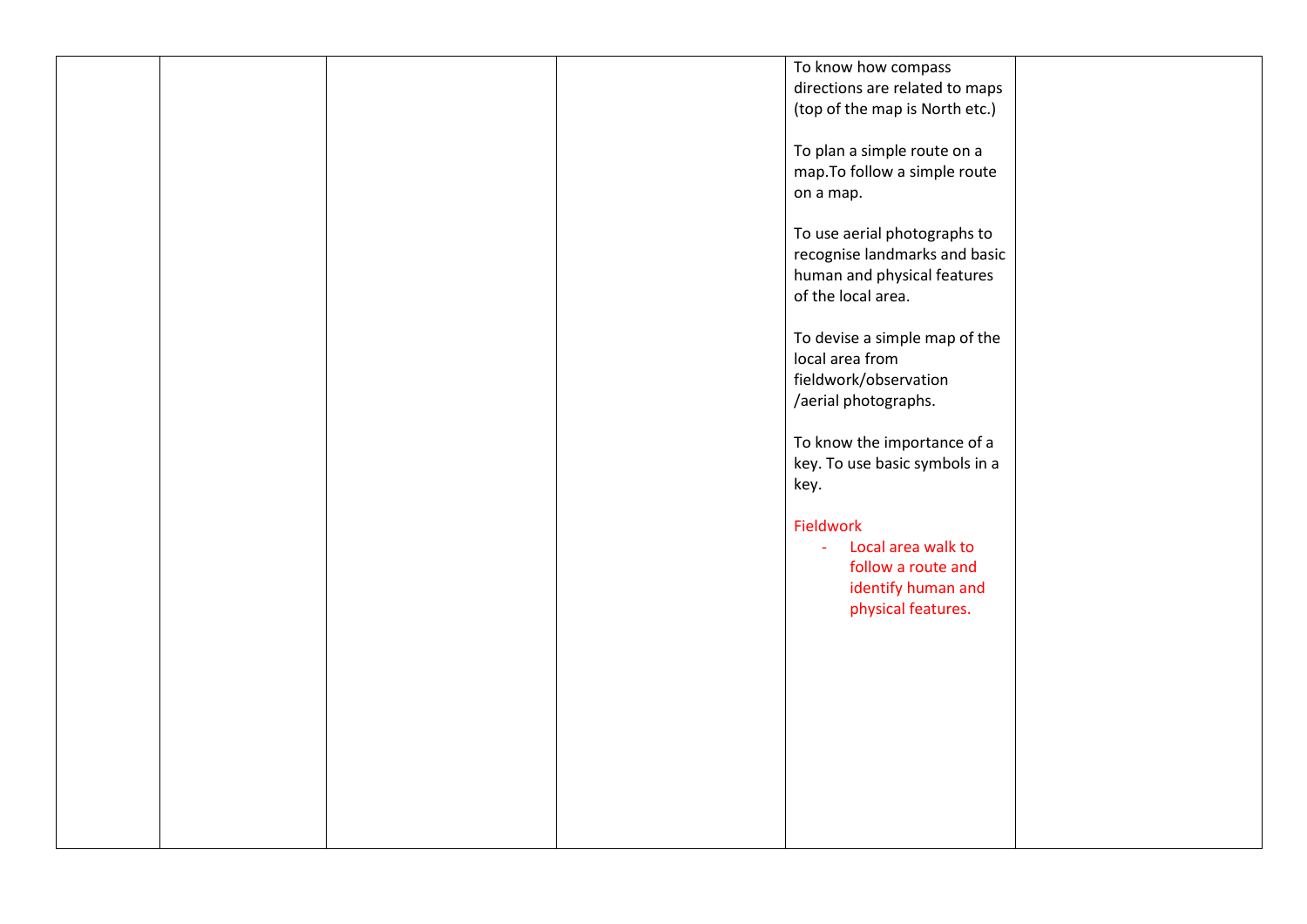|                   | Geography                                                                                                                                                                                                                                                                                                                                                    |                                                                                                                                                                                                                                                                                                |                                                                                                                                                                                                                                                                                  |                                                                                                                                                                                                                                                                                              |                                                                                                                                                                                                                 |  |  |  |
|-------------------|--------------------------------------------------------------------------------------------------------------------------------------------------------------------------------------------------------------------------------------------------------------------------------------------------------------------------------------------------------------|------------------------------------------------------------------------------------------------------------------------------------------------------------------------------------------------------------------------------------------------------------------------------------------------|----------------------------------------------------------------------------------------------------------------------------------------------------------------------------------------------------------------------------------------------------------------------------------|----------------------------------------------------------------------------------------------------------------------------------------------------------------------------------------------------------------------------------------------------------------------------------------------|-----------------------------------------------------------------------------------------------------------------------------------------------------------------------------------------------------------------|--|--|--|
|                   | Year <sub>3</sub>                                                                                                                                                                                                                                                                                                                                            |                                                                                                                                                                                                                                                                                                |                                                                                                                                                                                                                                                                                  |                                                                                                                                                                                                                                                                                              |                                                                                                                                                                                                                 |  |  |  |
|                   | How to think like a Geographer; Where is this place? Why is it here and not there? What is it like? How did it get like this?                                                                                                                                                                                                                                |                                                                                                                                                                                                                                                                                                |                                                                                                                                                                                                                                                                                  |                                                                                                                                                                                                                                                                                              |                                                                                                                                                                                                                 |  |  |  |
| <b>Strands of</b> | <b>Locational</b>                                                                                                                                                                                                                                                                                                                                            | <b>Place Knowledge</b>                                                                                                                                                                                                                                                                         | <b>Human and physical</b>                                                                                                                                                                                                                                                        | <b>Geographical skills and</b>                                                                                                                                                                                                                                                               | How to think like a                                                                                                                                                                                             |  |  |  |
| Learning          | <b>Knowledge</b>                                                                                                                                                                                                                                                                                                                                             |                                                                                                                                                                                                                                                                                                | geography                                                                                                                                                                                                                                                                        | fieldwork                                                                                                                                                                                                                                                                                    | <b>Geographer</b>                                                                                                                                                                                               |  |  |  |
| <b>Vocabulary</b> |                                                                                                                                                                                                                                                                                                                                                              | counties, topographical features, urban, rural, OS map                                                                                                                                                                                                                                         |                                                                                                                                                                                                                                                                                  |                                                                                                                                                                                                                                                                                              |                                                                                                                                                                                                                 |  |  |  |
| Autumn 1          | To name some<br>counties of the UK<br>(Gloucestershire,<br>Herefordshire,<br>Worcestershire).<br>To locate<br>Gloucestershire,<br>Herefordshire and<br>Worcestershire on a<br>map of the UK.<br>To name some cities<br>in the UK<br>(Gloucester,<br>Worcester and<br>Hereford).<br>To locate Gloucester,<br>Worcester and<br>Hereford on a map of<br>the UK. | To know identifying human<br>and physical features and key<br>topographical features of the<br>counties and cities studied<br>(Black Hill, Malvern Hills,<br>Cleeve Hill, River Wye, River<br>Severn, Gloucester Cathedral,<br>Worcester Cathedral,<br>Hereford Cathedral, towns,<br>villages) | To describe what might be<br>found in an urban (cities and<br>towns - large buildings, lots of<br>houses, shops, schools,<br>churches, traffic, lots of<br>people, busy roads) and rural<br>(countryside - farms, few<br>houses, small roads, not many<br>other buildings) area. | To use the eight points of a<br>compass.<br>To use OS maps to identify<br>urban and rural areas.<br>To create a simple map<br>showing the buildings you<br>might see in an urban area.<br>To create a simple map<br>showing a rural area.<br>To understand some key<br>symbols on an OS map. | To know where Herefordshire<br>and Worcestershire are in<br>relation to Gloucestershire<br>(using compass directions).<br>To know where Gloucester,<br>Worcester and Hereford are in<br>relation to Cheltenham. |  |  |  |
| Vocabulary        | economic land use, 4 figure grid reference                                                                                                                                                                                                                                                                                                                   |                                                                                                                                                                                                                                                                                                |                                                                                                                                                                                                                                                                                  |                                                                                                                                                                                                                                                                                              |                                                                                                                                                                                                                 |  |  |  |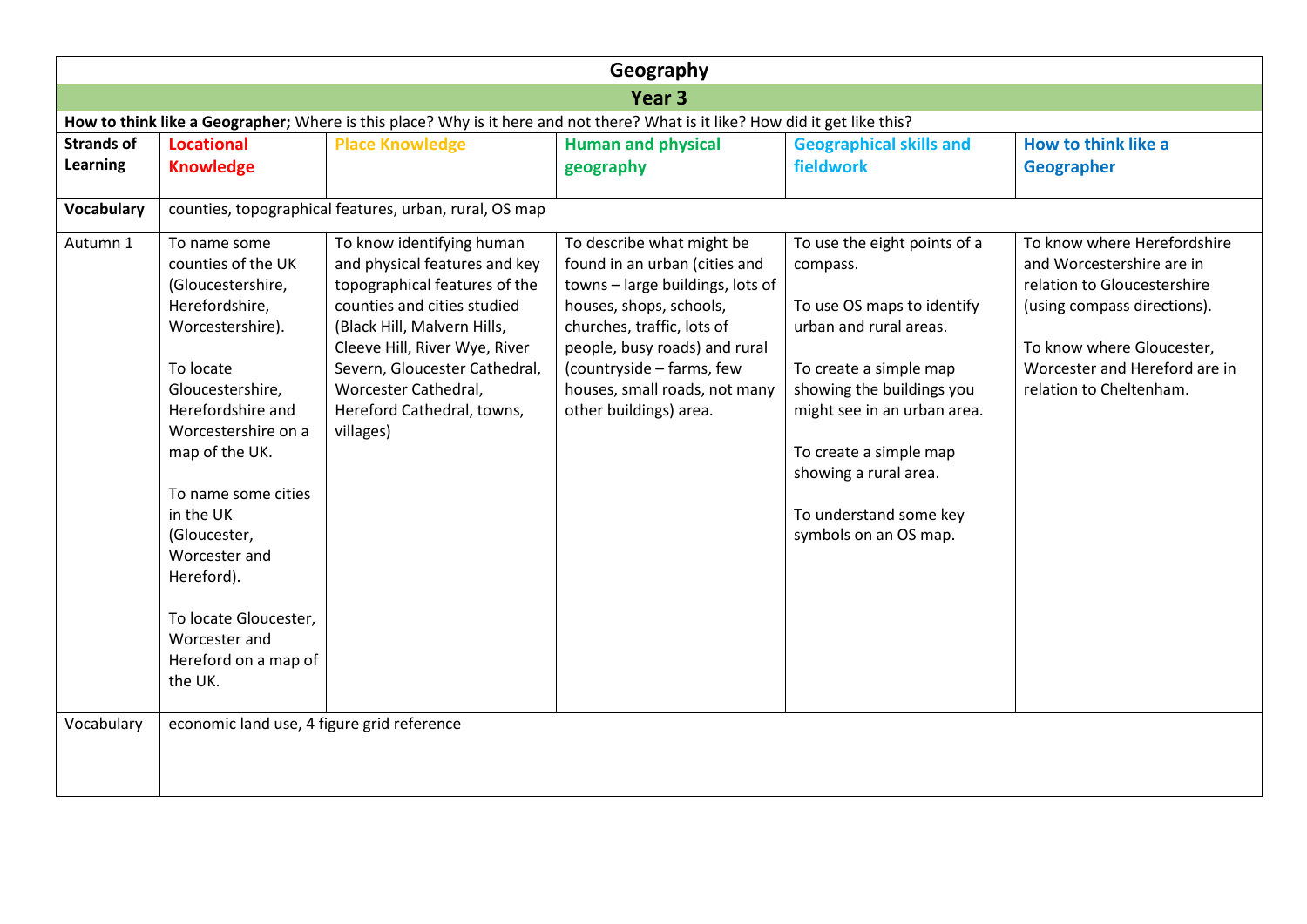| Autumn 2               | To locate Cornwall<br>on a map of the UK.                                                                                                                                                                                                                                                               | To identify physical features<br>of Cornwall (coastline,<br>beaches, cliffs, River Tamar,<br>Isles of Scilly, Lizard<br>Peninsula).<br>To identify human features of<br>Cornwall (towns - St Austell,<br>Truro, St Ives, Falmouth).<br>To compare the human and<br>physical features of Cornwall<br>to those of Gloucestershire. | To understand economic land<br>use in Cornwall and how this<br>has changed over time (focus<br>on fishing). | To use 4 figure grid references<br>to locate features studied on a<br>map.    | To describe where Cornwall is in<br>relation to Gloucestershire<br>(using compass directions).                                                                                          |
|------------------------|---------------------------------------------------------------------------------------------------------------------------------------------------------------------------------------------------------------------------------------------------------------------------------------------------------|----------------------------------------------------------------------------------------------------------------------------------------------------------------------------------------------------------------------------------------------------------------------------------------------------------------------------------|-------------------------------------------------------------------------------------------------------------|-------------------------------------------------------------------------------|-----------------------------------------------------------------------------------------------------------------------------------------------------------------------------------------|
| Vocabulary             |                                                                                                                                                                                                                                                                                                         | Western Europe, physical geographical characteristics                                                                                                                                                                                                                                                                            |                                                                                                             |                                                                               |                                                                                                                                                                                         |
| Spring 1<br>Vocabulary | To name some<br>countries in Western<br>Europe (UK, Ireland,<br>France, Belgium,<br>Netherlands).<br>To locate these<br>countries on a map<br>of Europe and in a<br>junior atlas.<br>To name some major<br>cities in these<br>countries (London,<br>Belfast, Dublin, Paris,<br>Brussels,<br>Amsterdam). | To identify the physical<br>geographical characteristics of<br>Western Europe (focus on<br>climate, mountain ranges,<br>significant rivers/coasts, which<br>seas/oceans border<br>countries).<br>French Alps, physical characteristics, human characteristics, features, mountains, topographical map                            |                                                                                                             | To use larger scale maps to<br>locate places studied (e.g.<br>map of Europe). | To describe where these<br>countries are in relation to the<br>UK (compass directions).<br>To describe where these<br>countries are in relation to one<br>another (compass directions). |
|                        |                                                                                                                                                                                                                                                                                                         |                                                                                                                                                                                                                                                                                                                                  |                                                                                                             |                                                                               |                                                                                                                                                                                         |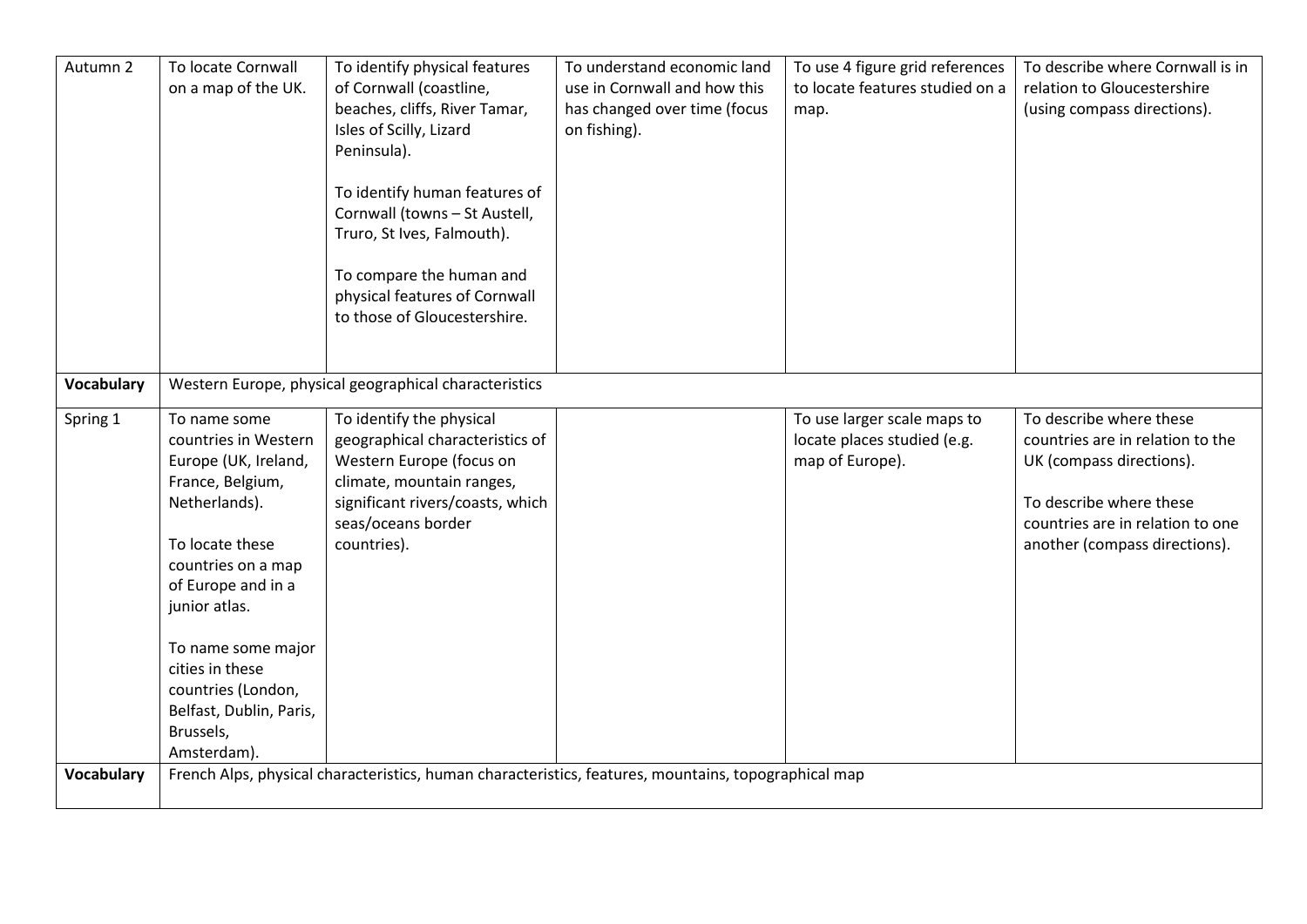| Spring 2   | To locate the French<br>Alps on a map of<br>France.                                                                                                                                                                                                                                              | To identify the physical<br>characteristics of France (Alps,<br>Pyrenees, River Seine, Rhine<br>River, French Riviera)<br>To identify the human<br>characteristics of France (Eiffel<br>Tower, Notre Dame, Pont<br>d'Avignon, Pont des Arts,<br>Louvre).<br>To identify human and<br>physical features of the<br>French Alps (mountains, lakes,<br>rivers, towns) | To describe and understand<br>the features of mountains<br>(link to French Alps).<br>To know how mountains<br>affect the people living near<br>them. | To know what is shown on<br>topographical maps and<br>compare these to OS maps<br>(topographic maps show<br>geographical features like<br>hills/mountains/rivers in more<br>detail).<br>To identify mountains on<br>topographic maps.<br>To use topographical map to<br>explore the French Alps. |                                                                                                                                                                                                                    |
|------------|--------------------------------------------------------------------------------------------------------------------------------------------------------------------------------------------------------------------------------------------------------------------------------------------------|-------------------------------------------------------------------------------------------------------------------------------------------------------------------------------------------------------------------------------------------------------------------------------------------------------------------------------------------------------------------|------------------------------------------------------------------------------------------------------------------------------------------------------|--------------------------------------------------------------------------------------------------------------------------------------------------------------------------------------------------------------------------------------------------------------------------------------------------|--------------------------------------------------------------------------------------------------------------------------------------------------------------------------------------------------------------------|
| Vocabulary |                                                                                                                                                                                                                                                                                                  | North/South America, countries, cities, geographical characteristics                                                                                                                                                                                                                                                                                              |                                                                                                                                                      |                                                                                                                                                                                                                                                                                                  |                                                                                                                                                                                                                    |
| Summer 1   | To locate North and<br>South America on a<br>world map.<br>To name some<br>countries in America<br>(USA, Canada,<br>Mexico).<br>To locate these<br>countries on a map<br>of North America.<br>To name some cities<br>in these countries<br>(Washington DC,<br>New York, Ottowa,<br>Mexico City). | To identify the characteristics<br>of North America (focus on<br>climate, mountain ranges,<br>significant rivers/coasts, which<br>seas/oceans border<br>countries).                                                                                                                                                                                               |                                                                                                                                                      | To use larger scale maps to<br>locate places studied (map of<br>Americas / world map).                                                                                                                                                                                                           | To know where these countries<br>are in relation to each other and<br>in relation to the UK (compass<br>directions).<br>To know that these countries are<br>further away than the countries<br>studied previously. |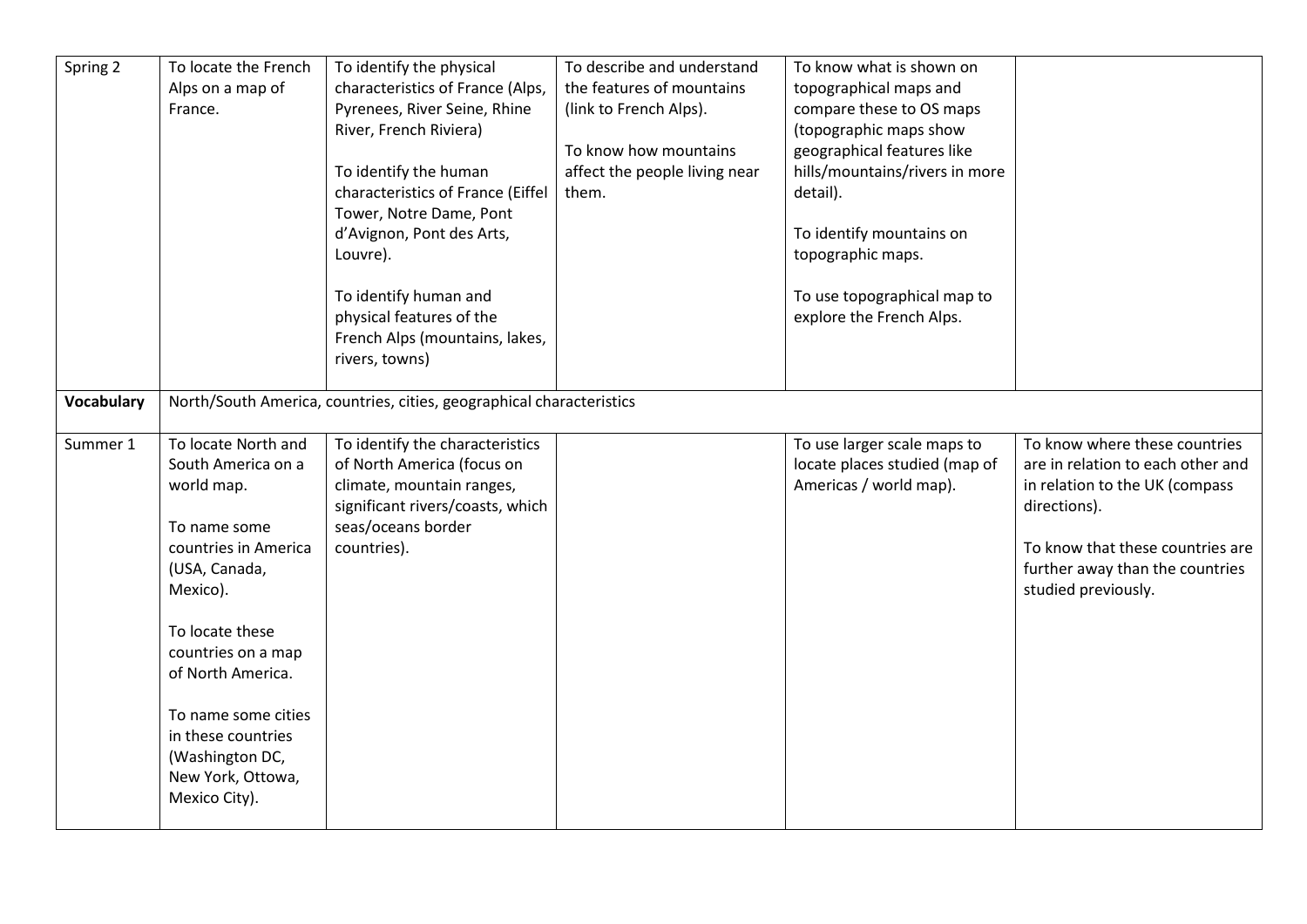|                   | To locate these cities      |                                  |                                                          |                                  |                                                                                                                                                                  |
|-------------------|-----------------------------|----------------------------------|----------------------------------------------------------|----------------------------------|------------------------------------------------------------------------------------------------------------------------------------------------------------------|
|                   | on a map of North           |                                  |                                                          |                                  |                                                                                                                                                                  |
|                   | America.                    |                                  |                                                          |                                  |                                                                                                                                                                  |
|                   |                             |                                  |                                                          |                                  |                                                                                                                                                                  |
| <b>Vocabulary</b> |                             |                                  |                                                          |                                  | climate zones, polar, temperate, arid, tropical, Mediterranean, mountains, characteristics, biomes, features, Arctic Circle, Antarctic Circle, Tropic of Cancer, |
|                   | Tropic of Capricorn, desert |                                  |                                                          |                                  |                                                                                                                                                                  |
| Summer 2          | To locate California        | To identify the characteristics  | To describe and understand                               | To locate the world's climate    |                                                                                                                                                                  |
|                   | and Arizona on a            | of the deserts in California and | climate zones.                                           | zones on a map (polar,           |                                                                                                                                                                  |
|                   | map of North                | Arizona.                         |                                                          | temperate, arid, tropical,       |                                                                                                                                                                  |
|                   | America.                    |                                  | To describe what a biome is                              | Mediterranean and                |                                                                                                                                                                  |
|                   |                             |                                  | (areas with similar climates,<br>landscapes, animals and | mountains).                      |                                                                                                                                                                  |
|                   |                             |                                  | plants).                                                 | To locate the Arctic and         |                                                                                                                                                                  |
|                   |                             |                                  |                                                          | Antarctic circle on a world      |                                                                                                                                                                  |
|                   |                             |                                  | To name the desert as a type                             | map.                             |                                                                                                                                                                  |
|                   |                             |                                  | of biome and describe the                                |                                  |                                                                                                                                                                  |
|                   |                             |                                  | features of this biome.                                  | To locate the Tropics of         |                                                                                                                                                                  |
|                   |                             |                                  |                                                          | Cancer and Capricorn on a        |                                                                                                                                                                  |
|                   |                             |                                  |                                                          | world map.                       |                                                                                                                                                                  |
|                   |                             |                                  |                                                          | To use an atlas to identify the  |                                                                                                                                                                  |
|                   |                             |                                  |                                                          | climates of each continent.      |                                                                                                                                                                  |
|                   |                             |                                  |                                                          |                                  |                                                                                                                                                                  |
|                   |                             |                                  |                                                          | To locate the desert biome on    |                                                                                                                                                                  |
|                   |                             |                                  |                                                          | a world map.                     |                                                                                                                                                                  |
|                   |                             |                                  |                                                          | To use an atlas to identify      |                                                                                                                                                                  |
|                   |                             |                                  |                                                          | continents with the desert       |                                                                                                                                                                  |
|                   |                             |                                  |                                                          | biome.                           |                                                                                                                                                                  |
|                   |                             |                                  |                                                          |                                  |                                                                                                                                                                  |
|                   |                             |                                  |                                                          | Fieldwork                        |                                                                                                                                                                  |
|                   |                             |                                  |                                                          | - Spend time outdoors            |                                                                                                                                                                  |
|                   |                             |                                  |                                                          | recording the weather and        |                                                                                                                                                                  |
|                   |                             |                                  |                                                          | temperature over the term.       |                                                                                                                                                                  |
|                   |                             |                                  |                                                          | Use this data to make            |                                                                                                                                                                  |
|                   |                             |                                  |                                                          | comments about the weather       |                                                                                                                                                                  |
|                   |                             |                                  |                                                          | at this time of year in England. |                                                                                                                                                                  |
|                   |                             |                                  |                                                          |                                  |                                                                                                                                                                  |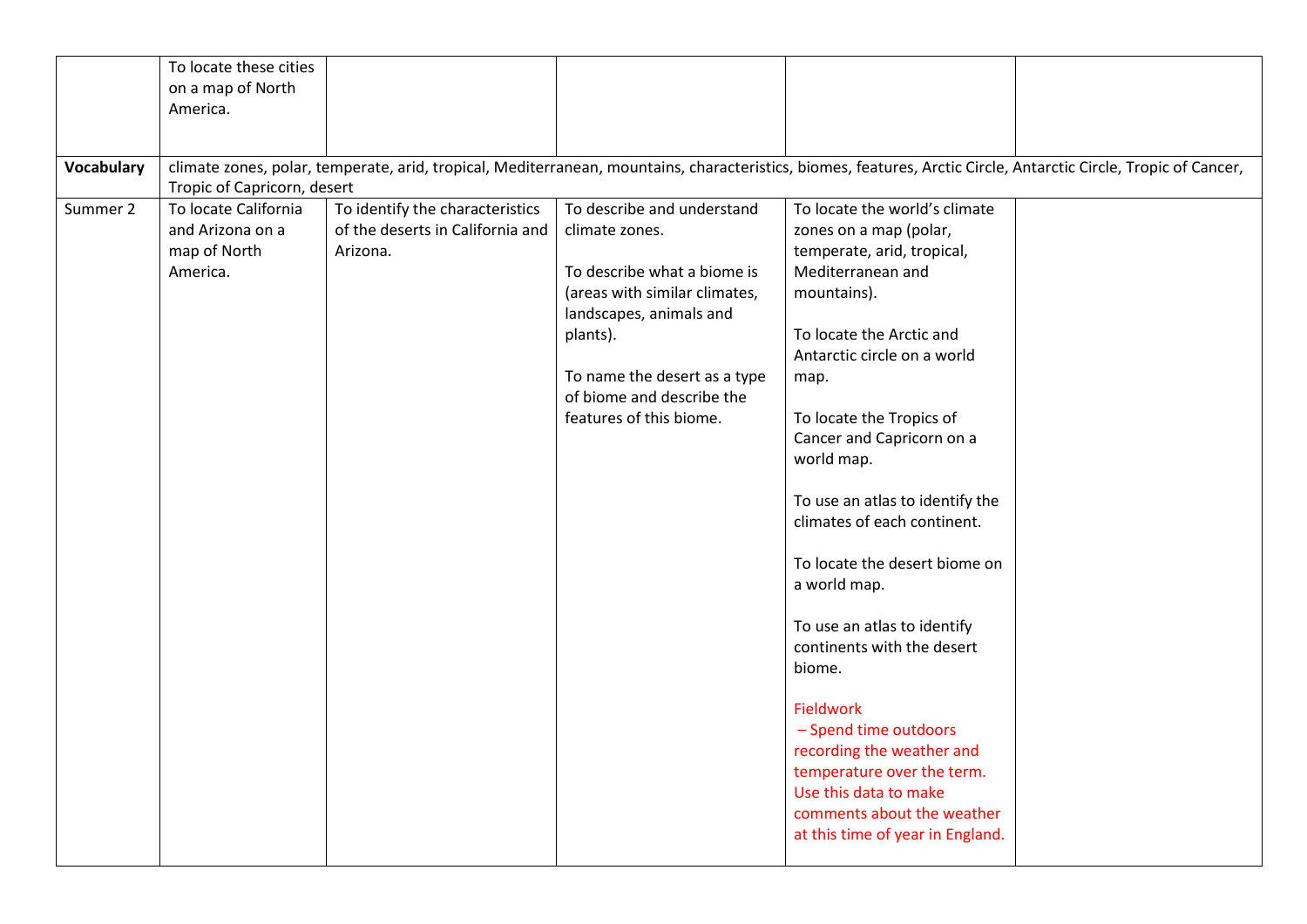|                   | Geography                                                                                                                                                                                                                                                |                                                                                                                                                                                                                                                                              |                                                                                                                                                                                                                         |                                                                                                                                                                                                                                                                                                                   |                                                                                                                                                                                                                                                                                                                   |  |  |  |
|-------------------|----------------------------------------------------------------------------------------------------------------------------------------------------------------------------------------------------------------------------------------------------------|------------------------------------------------------------------------------------------------------------------------------------------------------------------------------------------------------------------------------------------------------------------------------|-------------------------------------------------------------------------------------------------------------------------------------------------------------------------------------------------------------------------|-------------------------------------------------------------------------------------------------------------------------------------------------------------------------------------------------------------------------------------------------------------------------------------------------------------------|-------------------------------------------------------------------------------------------------------------------------------------------------------------------------------------------------------------------------------------------------------------------------------------------------------------------|--|--|--|
|                   | Year 4                                                                                                                                                                                                                                                   |                                                                                                                                                                                                                                                                              |                                                                                                                                                                                                                         |                                                                                                                                                                                                                                                                                                                   |                                                                                                                                                                                                                                                                                                                   |  |  |  |
|                   | How to think like a Geographer; Where is this place? Why is it here and not there? What is it like? How did it get like this?                                                                                                                            |                                                                                                                                                                                                                                                                              |                                                                                                                                                                                                                         |                                                                                                                                                                                                                                                                                                                   |                                                                                                                                                                                                                                                                                                                   |  |  |  |
| <b>Strands of</b> | <b>Locational</b>                                                                                                                                                                                                                                        | <b>Place Knowledge</b>                                                                                                                                                                                                                                                       | <b>Human and physical</b>                                                                                                                                                                                               | <b>Geographical skills and</b>                                                                                                                                                                                                                                                                                    | How to think like a                                                                                                                                                                                                                                                                                               |  |  |  |
| <b>Learning</b>   | <b>Knowledge</b>                                                                                                                                                                                                                                         |                                                                                                                                                                                                                                                                              | geography                                                                                                                                                                                                               | fieldwork                                                                                                                                                                                                                                                                                                         | <b>Geographer</b>                                                                                                                                                                                                                                                                                                 |  |  |  |
| Vocabulary        |                                                                                                                                                                                                                                                          | settlements, hamlet, village, town, city, 6 figure grid reference                                                                                                                                                                                                            |                                                                                                                                                                                                                         |                                                                                                                                                                                                                                                                                                                   |                                                                                                                                                                                                                                                                                                                   |  |  |  |
| Autumn 1          | To name some<br>counties of the UK<br>(Warwickshire and<br>Oxfordshire).<br>To locate<br>Warwickshire and<br>Oxfordshire on a<br>map of the UK.<br>To name some cities<br>in the UK (Warwick<br>and Oxford).<br>To locate Warwick<br>and Oxford on a map | To know identifying human<br>and physical features and key<br>topographical features of the<br>counties and cities studied<br>(Ebrington Hill, White Horse<br>Hill, River Avon, River<br>Cherwell, Oxford University,<br>Warwick Castle, Christ Church,<br>St Mary's Church) | To describe types of<br>settlement found in England<br>(hamlet, village, town, city).                                                                                                                                   | To identify types of<br>settlement in the areas<br>studied on OS maps.<br>To use OS maps to find out<br>about the places studied.<br>To use 6 figure grid references<br>to locate the features studied<br>on a map.<br>To create a map showing<br>different types of settlement<br>(hamlet, village, town, city). | To know where Warwickshire<br>and Oxfordshire are in relation<br>to Gloucestershire and previous<br>counties studied (Herefordshire<br>and Worcestershire).<br>To know where Warwick and<br>Oxford are in relation to<br>Cheltenham and the cities<br>studied previously (Gloucester,<br>Worcester and Hereford). |  |  |  |
| Vocabulary        | of the UK.                                                                                                                                                                                                                                               | Lake District, National Park, land use, impact, tourism, settle, topography                                                                                                                                                                                                  |                                                                                                                                                                                                                         |                                                                                                                                                                                                                                                                                                                   |                                                                                                                                                                                                                                                                                                                   |  |  |  |
| Autumn 2          | To locate the Lake<br>District on a map of<br>the UK.                                                                                                                                                                                                    | To understand what a<br>National Park is.<br>To identify the physical<br>features of the Lake District<br>(Scafell Pike, Helvellyn,<br>Skiddaw, lakes - Windermere,<br>Wastwater)<br>To identify the human                                                                   | To understand land use in the<br>Lake District and how this has<br>changed over time (upland hill<br>farming).<br>To understand the impact of<br>climate change on the Lake<br>District.<br>To understand the impact of | To use maps to identify the<br>topography of the Lake<br>District (lakes, mountains,<br>valleys, lakes).                                                                                                                                                                                                          | To know where the Lake District<br>is in relation to Gloucestershire<br>and other counties studied.                                                                                                                                                                                                               |  |  |  |
|                   |                                                                                                                                                                                                                                                          | features of the Lake District                                                                                                                                                                                                                                                | tourism on the Lake District                                                                                                                                                                                            |                                                                                                                                                                                                                                                                                                                   |                                                                                                                                                                                                                                                                                                                   |  |  |  |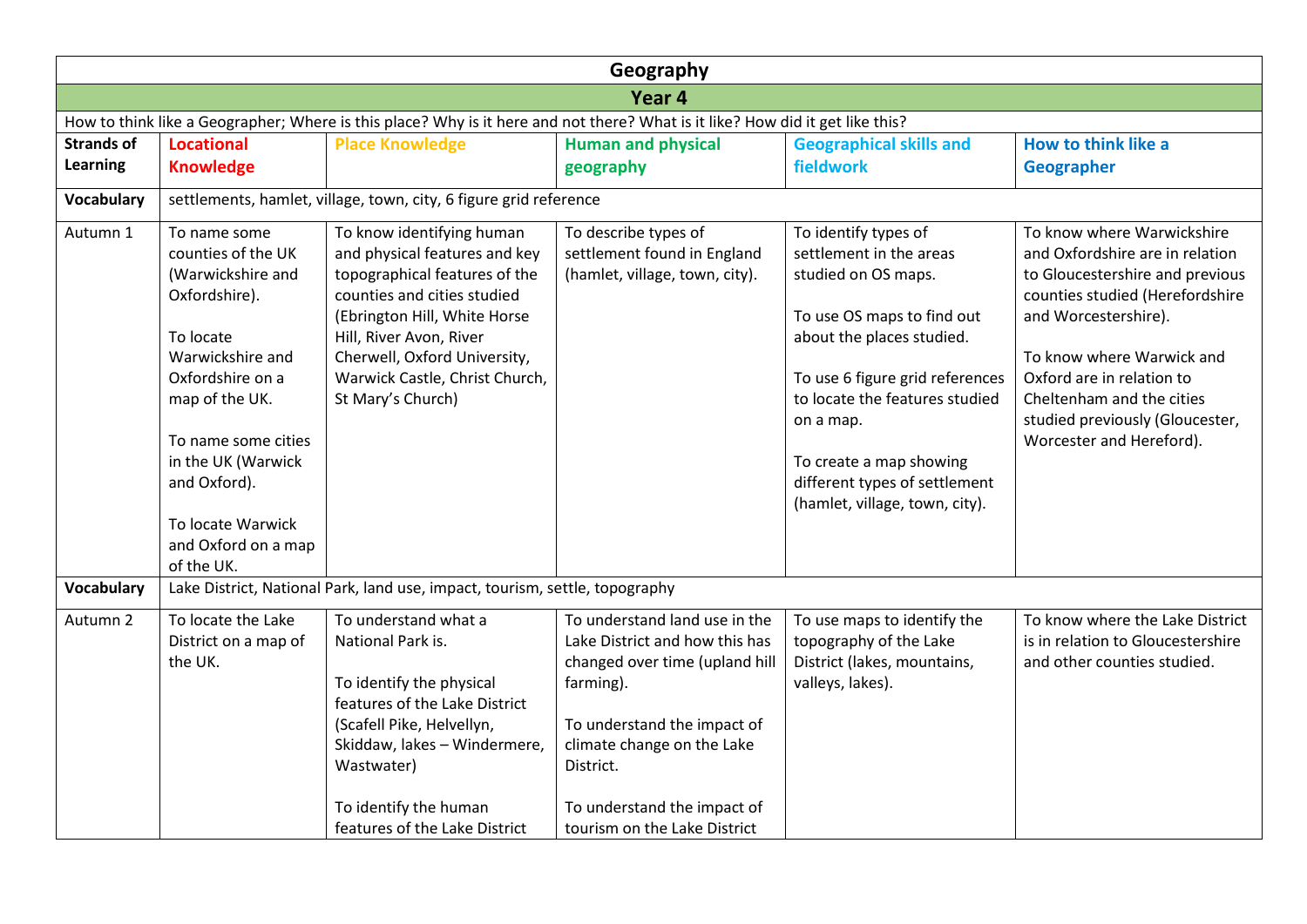|                   |                       | (towns - Windermere,                                                                                                                                        | (positive and negative          |                               |                                |
|-------------------|-----------------------|-------------------------------------------------------------------------------------------------------------------------------------------------------------|---------------------------------|-------------------------------|--------------------------------|
|                   |                       | Keswick).                                                                                                                                                   | impact).                        |                               |                                |
|                   |                       |                                                                                                                                                             |                                 |                               |                                |
|                   |                       | To compare the human and                                                                                                                                    | To understand why people        |                               |                                |
|                   |                       | physical features of the Lake                                                                                                                               | settled in the Lake District.   |                               |                                |
|                   |                       | District to Gloucestershire.                                                                                                                                |                                 |                               |                                |
| <b>Vocabulary</b> |                       | Southern European countries and cities listed below.                                                                                                        |                                 |                               |                                |
|                   |                       |                                                                                                                                                             |                                 |                               |                                |
| Spring 1          | To name some          | To identify the characteristics                                                                                                                             |                                 | To use an atlas to locate     | To know where these countries  |
|                   | countries in Southern | of Southern Europe (focus on                                                                                                                                |                                 | countries in Southern Europe, | are in relation to the UK and  |
|                   | Europe (Italy, Spain, | climate, mountain ranges,                                                                                                                                   |                                 | using the grid references at  | other Western Europe countries |
|                   | Portugal, Greece).    | significant rivers/coasts, which                                                                                                                            |                                 | the back of the atlas.        | studied.                       |
|                   |                       | seas/oceans border                                                                                                                                          |                                 |                               |                                |
|                   | To locate these       | countries).                                                                                                                                                 |                                 |                               |                                |
|                   | countries on a map    |                                                                                                                                                             |                                 |                               |                                |
|                   | of Europe, a globe,   | To identify some physical                                                                                                                                   |                                 |                               |                                |
|                   | world map and junior  | characteristics of Italy                                                                                                                                    |                                 |                               |                                |
|                   | atlas.                | (peninsula, Alps, The Po, Lake                                                                                                                              |                                 |                               |                                |
|                   |                       | Garda, Lake Como)                                                                                                                                           |                                 |                               |                                |
|                   | To name some major    |                                                                                                                                                             |                                 |                               |                                |
|                   | cities in these       | To identify some human                                                                                                                                      |                                 |                               |                                |
|                   | countries (Rome,      | characteristics of Italy                                                                                                                                    |                                 |                               |                                |
|                   | Madrid, Lisbon,       | (Colosseum, Trevi Fountain,                                                                                                                                 |                                 |                               |                                |
|                   | Athens).              | Leaning Tower of Pisa,                                                                                                                                      |                                 |                               |                                |
|                   |                       | Pompeii ruins, Grand Canal).                                                                                                                                |                                 |                               |                                |
|                   |                       |                                                                                                                                                             |                                 |                               |                                |
| <b>Vocabulary</b> |                       | volcanoes, crust, magma chamber, lava, ash, vent, conduit, eruption, eruption cloud, earthquake, tectonic plate, fault line, hypocentre, epicentre, earth's |                                 |                               |                                |
|                   |                       | crust, region, economy, exports, trade links, distribution                                                                                                  |                                 |                               |                                |
| Spring 2          |                       |                                                                                                                                                             | To describe and understand      | To use a world map to locate  |                                |
|                   |                       |                                                                                                                                                             | the features of volcanoes (link | the world's volcanoes.        |                                |
|                   |                       |                                                                                                                                                             | to Italian region) and          |                               |                                |
|                   |                       |                                                                                                                                                             | earthquakes.                    |                               |                                |
|                   |                       |                                                                                                                                                             |                                 |                               |                                |
|                   |                       |                                                                                                                                                             |                                 |                               |                                |
|                   |                       |                                                                                                                                                             |                                 |                               |                                |
|                   |                       |                                                                                                                                                             |                                 |                               |                                |
|                   |                       |                                                                                                                                                             |                                 |                               |                                |
|                   |                       |                                                                                                                                                             |                                 |                               |                                |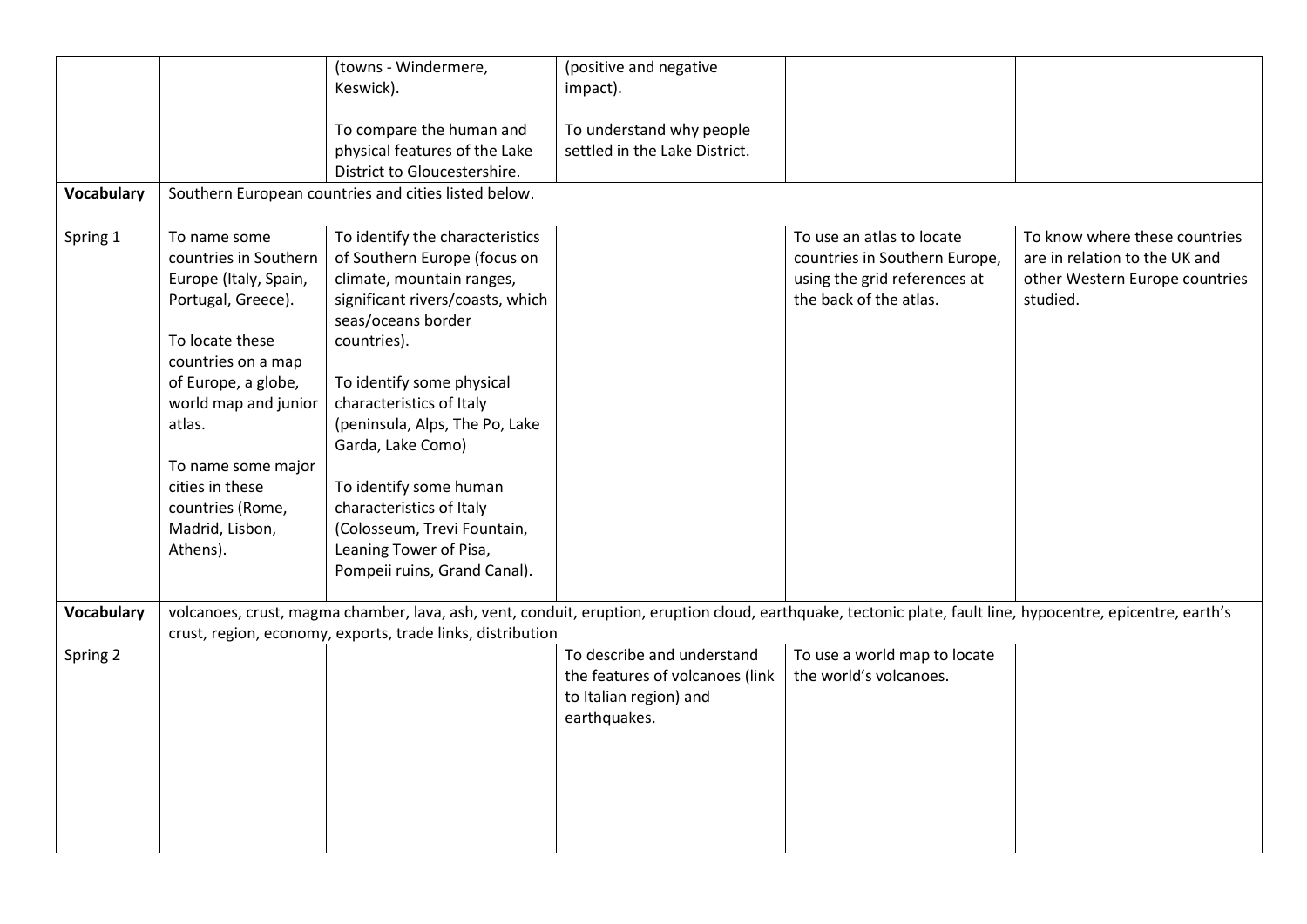| Vocabulary        | Countries and cities listed below |                                  |                                 |                              |                                   |
|-------------------|-----------------------------------|----------------------------------|---------------------------------|------------------------------|-----------------------------------|
| Summer 1          | To name some                      | To identify the characteristics  | To understand the difference    |                              | To know where these countries     |
|                   | countries in America              | of South America (focus on       | economy in different regions    |                              | are in relation to other American |
|                   | (Brazil, Peru,                    | climate, mountain ranges,        | of South America.               |                              | countries studied.                |
|                   | Argentina).                       | significant rivers/coasts, which |                                 |                              |                                   |
|                   |                                   | seas/oceans border               | To know the main exports of     |                              |                                   |
|                   | To locate these                   | countries).                      | South America (trade links)     |                              |                                   |
|                   | countries on a map                |                                  | and where these are             |                              |                                   |
|                   | of South America.                 |                                  | distributed.                    |                              |                                   |
|                   | To know where these               |                                  |                                 |                              |                                   |
|                   | countries are in                  |                                  |                                 |                              |                                   |
|                   | relation to each                  |                                  |                                 |                              |                                   |
|                   | other and in relation             |                                  |                                 |                              |                                   |
|                   | to the UK.                        |                                  |                                 |                              |                                   |
|                   | To name some cities               |                                  |                                 |                              |                                   |
|                   | in these countries                |                                  |                                 |                              |                                   |
|                   | (Rio de Janeiro,                  |                                  |                                 |                              |                                   |
|                   | Brasilia, Lima,                   |                                  |                                 |                              |                                   |
|                   | Buenos Aires).                    |                                  |                                 |                              |                                   |
|                   |                                   |                                  |                                 |                              |                                   |
|                   | To locate these cities            |                                  |                                 |                              |                                   |
|                   | on a map of South                 |                                  |                                 |                              |                                   |
|                   | America.                          |                                  |                                 |                              |                                   |
| <b>Vocabulary</b> | savannah, grassland               |                                  |                                 |                              |                                   |
| Summer 2          | To use an atlas to                | To identify the characteristics  | To name the savannah and        | To locate these biomes on a  |                                   |
|                   | locate countries in               | of the grasslands of Argentina.  | grasslands as biomes and        | world map.                   |                                   |
|                   | South America with                |                                  | describe the features of these. |                              |                                   |
|                   | grassland and                     |                                  |                                 | To use an atlas to identify  |                                   |
|                   | savannah.                         |                                  | To know which plants grow       | continents with the savannah |                                   |
|                   |                                   |                                  | and which animals live in the   | and grassland biomes.        |                                   |
|                   |                                   |                                  | savannah and grasslands and     |                              |                                   |
|                   |                                   |                                  | why.                            |                              |                                   |
|                   |                                   |                                  |                                 |                              |                                   |
|                   |                                   |                                  |                                 |                              |                                   |
|                   |                                   |                                  |                                 |                              |                                   |
|                   |                                   |                                  |                                 |                              |                                   |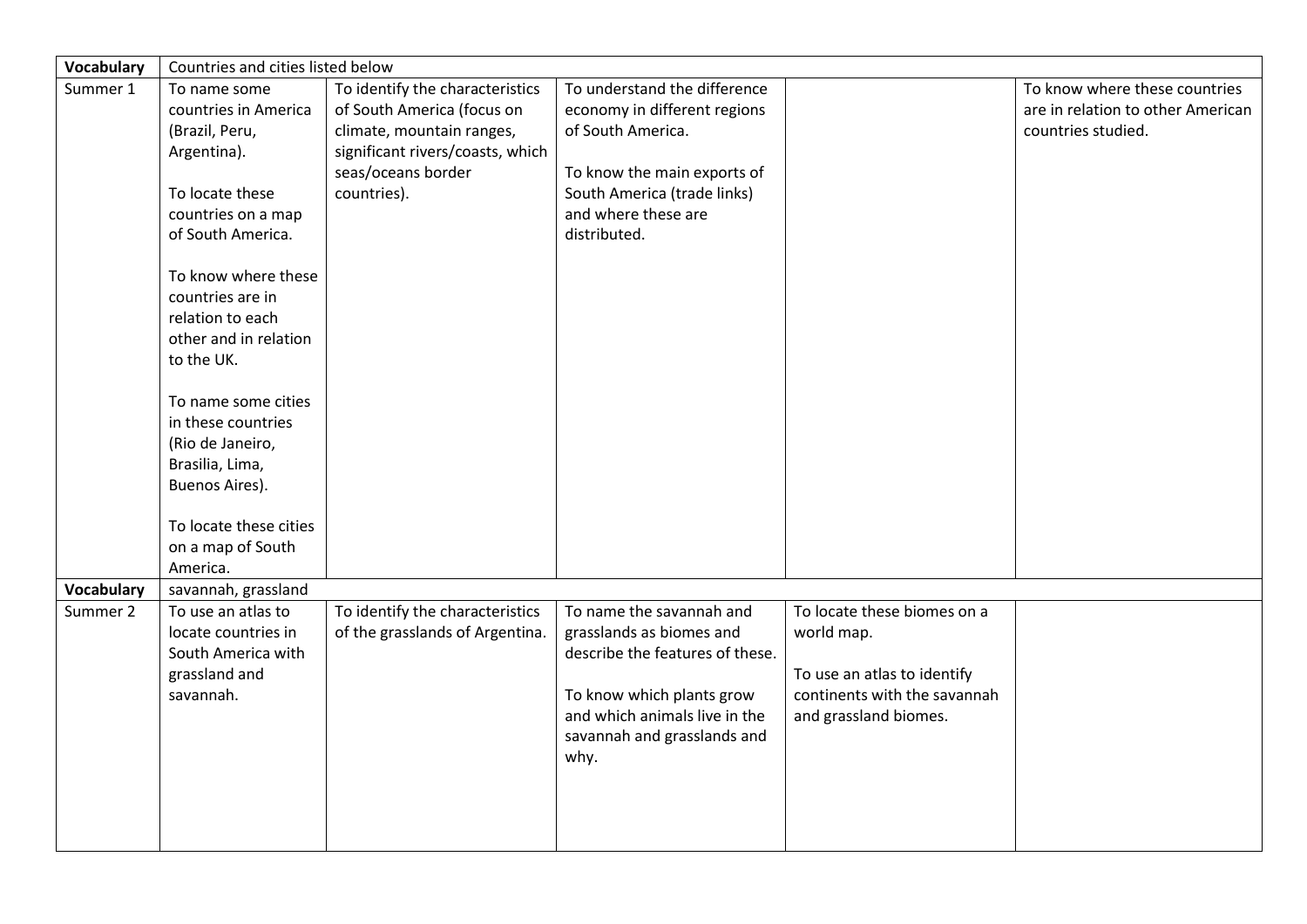|                                                    | Geography                                                                                                                                                                                                                                                                                                                                                                                               |                                                                                                                                                                                                                                                                     |                                        |                                                                                                            |                                                                                                                                                                                                                                                                                                                                                              |  |  |
|----------------------------------------------------|---------------------------------------------------------------------------------------------------------------------------------------------------------------------------------------------------------------------------------------------------------------------------------------------------------------------------------------------------------------------------------------------------------|---------------------------------------------------------------------------------------------------------------------------------------------------------------------------------------------------------------------------------------------------------------------|----------------------------------------|------------------------------------------------------------------------------------------------------------|--------------------------------------------------------------------------------------------------------------------------------------------------------------------------------------------------------------------------------------------------------------------------------------------------------------------------------------------------------------|--|--|
|                                                    | Year <sub>5</sub>                                                                                                                                                                                                                                                                                                                                                                                       |                                                                                                                                                                                                                                                                     |                                        |                                                                                                            |                                                                                                                                                                                                                                                                                                                                                              |  |  |
|                                                    |                                                                                                                                                                                                                                                                                                                                                                                                         | How to think like a Geographer; Where is this place? Why is it here and not there? What is it like? How did it get like this?                                                                                                                                       |                                        |                                                                                                            |                                                                                                                                                                                                                                                                                                                                                              |  |  |
| <b>Strands of</b><br>Learning<br><b>Vocabulary</b> | <b>Locational</b><br><b>Knowledge</b><br>digital mapping                                                                                                                                                                                                                                                                                                                                                | <b>Place Knowledge</b>                                                                                                                                                                                                                                              | <b>Human and physical</b><br>geography | <b>Geographical skills and</b><br>fieldwork                                                                | How to think like a<br><b>Geographer</b>                                                                                                                                                                                                                                                                                                                     |  |  |
|                                                    |                                                                                                                                                                                                                                                                                                                                                                                                         |                                                                                                                                                                                                                                                                     |                                        |                                                                                                            |                                                                                                                                                                                                                                                                                                                                                              |  |  |
| Autumn 1                                           | To use maps to name<br>the remaining two<br>counties that border<br>Gloucestershire<br>(children lead this to<br>find out themselves).<br>To name some<br>counties of the UK<br>(Wiltshire and<br>Somerset).<br>To locate Wiltshire<br>and Somerset on a<br>map of the UK.<br>To name some cities<br>in the UK (Bristol and<br>Salisbury).<br>To locate Bristol and<br>Salisbury on a map of<br>the UK. | To know identifying human<br>and physical features and key<br>topographical features of the<br>counties and cities studied<br>(Milk Hill, Dunkery Beacon,<br>River Parrett, River Avon<br>(studied previously but look at<br>how it goes through the<br>counties)). |                                        | To use digital maps to locate<br>the human and physical<br>features of the counties and<br>cities studied. | To know where Wiltshire and<br>Somerset are in relation to<br>Gloucestershire and previous<br>counties studied (Herefordshire,<br>Worcestershire, Warwickshire<br>and Oxfordshire).<br>To know where Bristol and<br>Salisbury are in relation to<br>Cheltenham and the cities<br>studied previously (Gloucester,<br>Worcester, Hereford, Oxford,<br>Warwick) |  |  |
| <b>Vocabulary</b>                                  | Liverpool, settle                                                                                                                                                                                                                                                                                                                                                                                       |                                                                                                                                                                                                                                                                     |                                        |                                                                                                            |                                                                                                                                                                                                                                                                                                                                                              |  |  |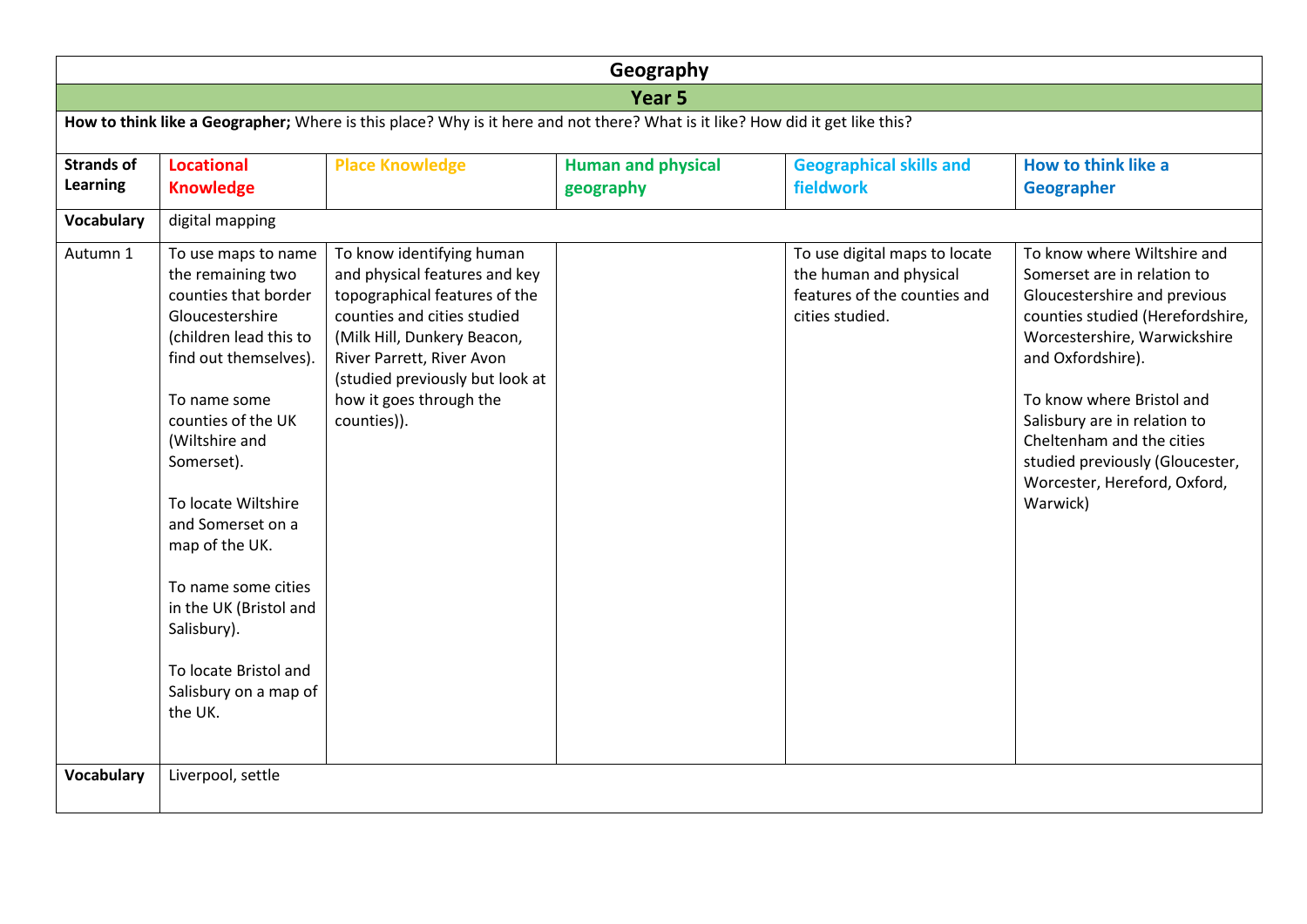| Autumn 2          | To locate Liverpool<br>on a map of the UK.                                                                                                                                                                                                                                                                                  | To identify the physical<br>features of Liverpool (River<br>Mersey).<br>To identify the human<br>features of Liverpool (Royal<br>Liver building, cathedrals, art<br>galleries, Albert Dock)<br>To compare the human and<br>physical features of Liverpool<br>and Gloucestershire (compare<br>to Gloucester Docks). | To understand why people<br>settle in cities.<br>To understand why people<br>settled in Liverpool. | To use digital maps to locate<br>the human and physical<br>features of Liverpool. | To know where Liverpool is in<br>relation to Gloucestershire and<br>other counties studied.            |
|-------------------|-----------------------------------------------------------------------------------------------------------------------------------------------------------------------------------------------------------------------------------------------------------------------------------------------------------------------------|--------------------------------------------------------------------------------------------------------------------------------------------------------------------------------------------------------------------------------------------------------------------------------------------------------------------|----------------------------------------------------------------------------------------------------|-----------------------------------------------------------------------------------|--------------------------------------------------------------------------------------------------------|
| <b>Vocabulary</b> |                                                                                                                                                                                                                                                                                                                             | Northern Europe (countries and cities listed below).                                                                                                                                                                                                                                                               |                                                                                                    |                                                                                   |                                                                                                        |
| Spring 1          | To name some<br>countries in<br>Northern and Central<br>Europe (Germany,<br>Denmark, Finland,<br>Norway, Sweden).<br>To locate these<br>countries on a map<br>of Europe, a globe, a<br>world map and atlas.<br>To name some major<br>cities in these<br>countries (Berlin,<br>Copenhagen,<br>Helsinki, Oslo,<br>Stockholm). | To identify the characteristics<br>of Northern Europe (focus on<br>climate, mountain ranges,<br>significant rivers/coasts, which<br>seas/oceans border<br>countries).                                                                                                                                              |                                                                                                    |                                                                                   | To know where these countries<br>are in relation to the UK and<br>other European countries<br>studied. |
| <b>Vocabulary</b> | Cologne, rivers, Rhine River, trade, water cycle, meander, source, channel, mouth, delta, tributary, estuary                                                                                                                                                                                                                |                                                                                                                                                                                                                                                                                                                    |                                                                                                    |                                                                                   |                                                                                                        |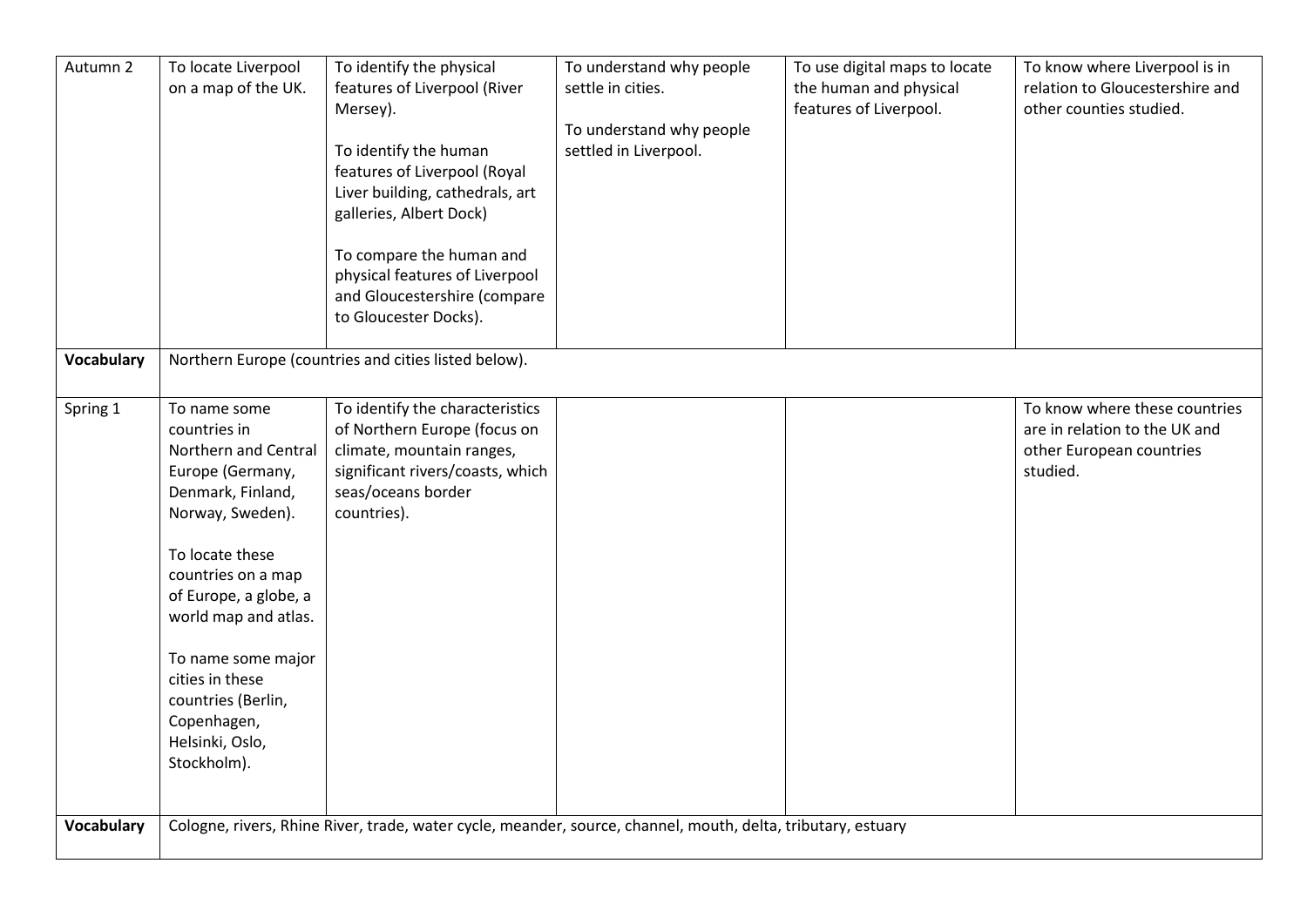| Spring 2          | To locate Cologne on   | To identify the physical                                                                | To describe an understand the     | To use topographical maps to |                                |
|-------------------|------------------------|-----------------------------------------------------------------------------------------|-----------------------------------|------------------------------|--------------------------------|
|                   | a map of Germany.      | characteristics of Germany.                                                             | features of rivers (link to       | study rivers.                |                                |
|                   |                        |                                                                                         | Rhine River in Germany).          |                              |                                |
|                   |                        | To identify the human                                                                   |                                   |                              |                                |
|                   |                        | characteristics of Germany.                                                             | To understand the                 |                              |                                |
|                   |                        |                                                                                         | importance of the Rhine River     |                              |                                |
|                   |                        | To identify the human and                                                               | in trade.                         |                              |                                |
|                   |                        | physical features of Cologne                                                            |                                   |                              |                                |
|                   |                        | (focus on Rhine River - link to                                                         |                                   |                              |                                |
|                   |                        |                                                                                         | To understand how Cologne         |                              |                                |
|                   |                        | rivers study).                                                                          | grew around the Rhine River.      |                              |                                |
|                   |                        |                                                                                         | To describe and understand        |                              |                                |
|                   |                        |                                                                                         | the water cycle (link to rivers). |                              |                                |
|                   |                        |                                                                                         |                                   |                              |                                |
| <b>Vocabulary</b> |                        | Central America, time zones, meridian, Prime Meridian                                   |                                   |                              |                                |
|                   |                        |                                                                                         |                                   |                              |                                |
| Summer 1          | To locate the          | To identify the characteristics                                                         | To understand what time           |                              | To know where these countries  |
|                   | countries in central   | of Central America (focus on                                                            | zones are (divisions by           |                              | are in relation to each other, |
|                   | America on a map of    | climate, mountain ranges,                                                               | imaginary lines called            |                              | other American countries       |
|                   | America (use atlas     | significant rivers/coasts, which                                                        | meridians which run from          |                              | studied and the UK.            |
|                   | skills to locate       | seas/oceans border                                                                      | North to South Pole).             |                              |                                |
|                   | these).                | countries).                                                                             |                                   |                              |                                |
|                   |                        |                                                                                         | To know the location and          |                              |                                |
|                   | To use atlas skills to |                                                                                         | significance of the Prime         |                              |                                |
|                   | locate some cities     |                                                                                         | Meridian.                         |                              |                                |
|                   | within these           |                                                                                         |                                   |                              |                                |
|                   | countries.             |                                                                                         | To know that one continent        |                              |                                |
|                   |                        |                                                                                         | can have several different        |                              |                                |
|                   |                        |                                                                                         | time zones (link to America -     |                              |                                |
|                   |                        |                                                                                         | 6 different time zones).          |                              |                                |
| <b>Vocabulary</b> |                        | taiga forest, tropical rainforest, tundra, Amazon rainforest, natural resources, threat |                                   |                              |                                |
|                   |                        |                                                                                         |                                   |                              |                                |
|                   |                        |                                                                                         |                                   |                              |                                |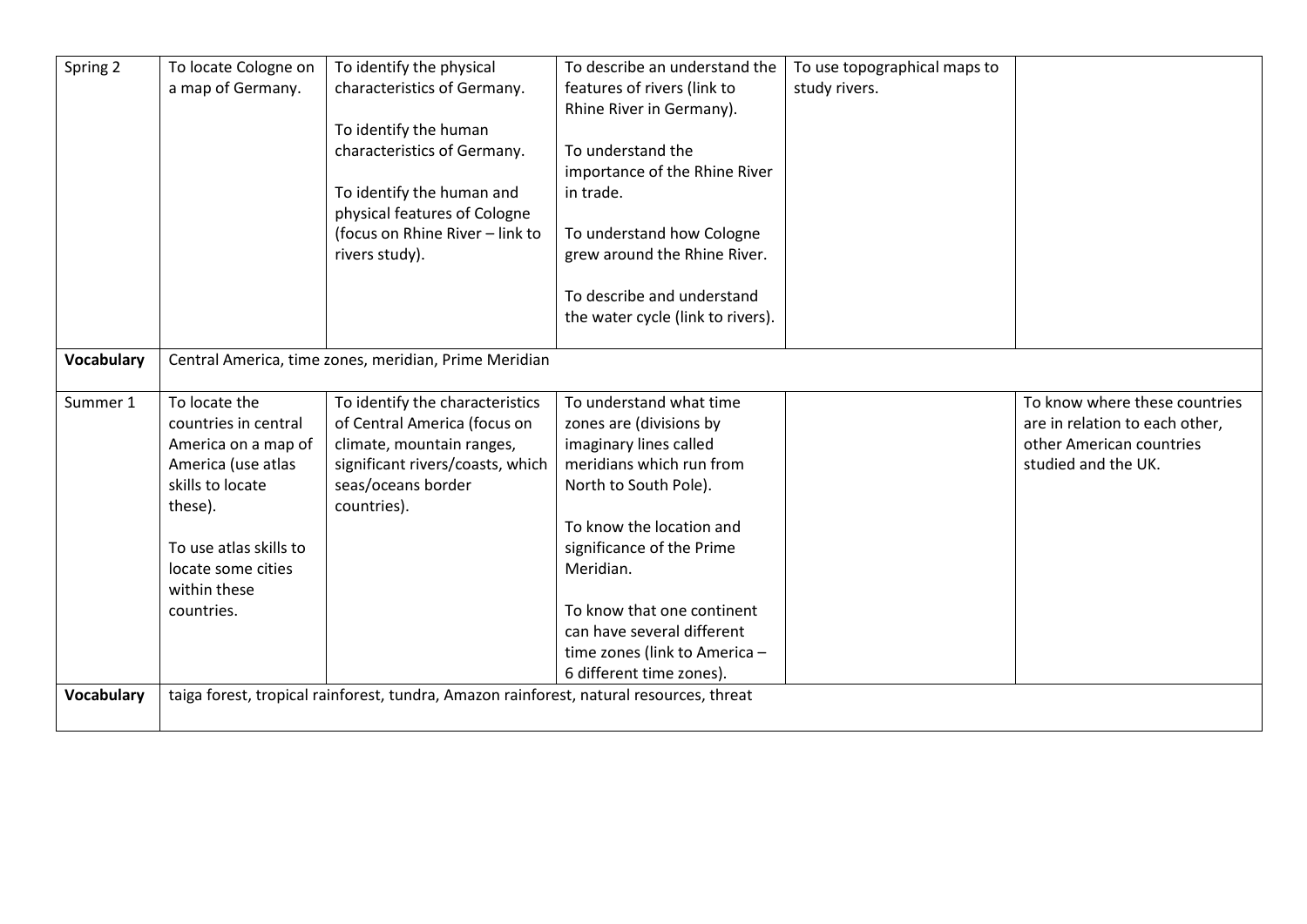| Summer 2 | To use an atlas to    | To identify the characteristics | To name the tundra, taiga                                    | To locate these biomes on a    |  |
|----------|-----------------------|---------------------------------|--------------------------------------------------------------|--------------------------------|--|
|          | locate areas in North | Amazon rainforest.              | forest, temperate forest and                                 | world map.                     |  |
|          | and South America     |                                 | rainforest as biomes and                                     |                                |  |
|          | with taiga forest,    |                                 | describe the features of these.                              | To use an atlas to identify    |  |
|          | temperate forest,     |                                 |                                                              | continents with the tundra,    |  |
|          | tropical rainforest   |                                 | To know which plants grow                                    | temperate forest, taiga forest |  |
|          | and tundra biomes.    |                                 | and which animals live in the                                | and tropical rainforest        |  |
|          |                       |                                 | tundra, taiga forest,                                        | biomes.                        |  |
|          |                       |                                 | temperate forest and                                         |                                |  |
|          |                       |                                 | rainforest biomes and why.                                   |                                |  |
|          |                       |                                 |                                                              |                                |  |
|          |                       |                                 | To know the natural resources<br>in the Amazon and how these |                                |  |
|          |                       |                                 | are threatened.                                              |                                |  |
|          |                       |                                 |                                                              |                                |  |
|          |                       |                                 |                                                              |                                |  |
|          |                       |                                 |                                                              |                                |  |
|          |                       |                                 |                                                              |                                |  |
|          |                       |                                 |                                                              |                                |  |
|          |                       |                                 |                                                              |                                |  |
|          |                       |                                 |                                                              |                                |  |
|          |                       |                                 |                                                              |                                |  |
|          |                       |                                 |                                                              |                                |  |
|          |                       |                                 |                                                              |                                |  |
|          |                       |                                 |                                                              |                                |  |
|          |                       |                                 |                                                              |                                |  |
|          |                       |                                 |                                                              |                                |  |
|          |                       |                                 |                                                              |                                |  |
|          |                       |                                 |                                                              |                                |  |
|          |                       |                                 |                                                              |                                |  |
|          |                       |                                 |                                                              |                                |  |
|          |                       |                                 |                                                              |                                |  |
|          |                       |                                 |                                                              |                                |  |
|          |                       |                                 |                                                              |                                |  |
|          |                       |                                 |                                                              |                                |  |
|          |                       |                                 |                                                              |                                |  |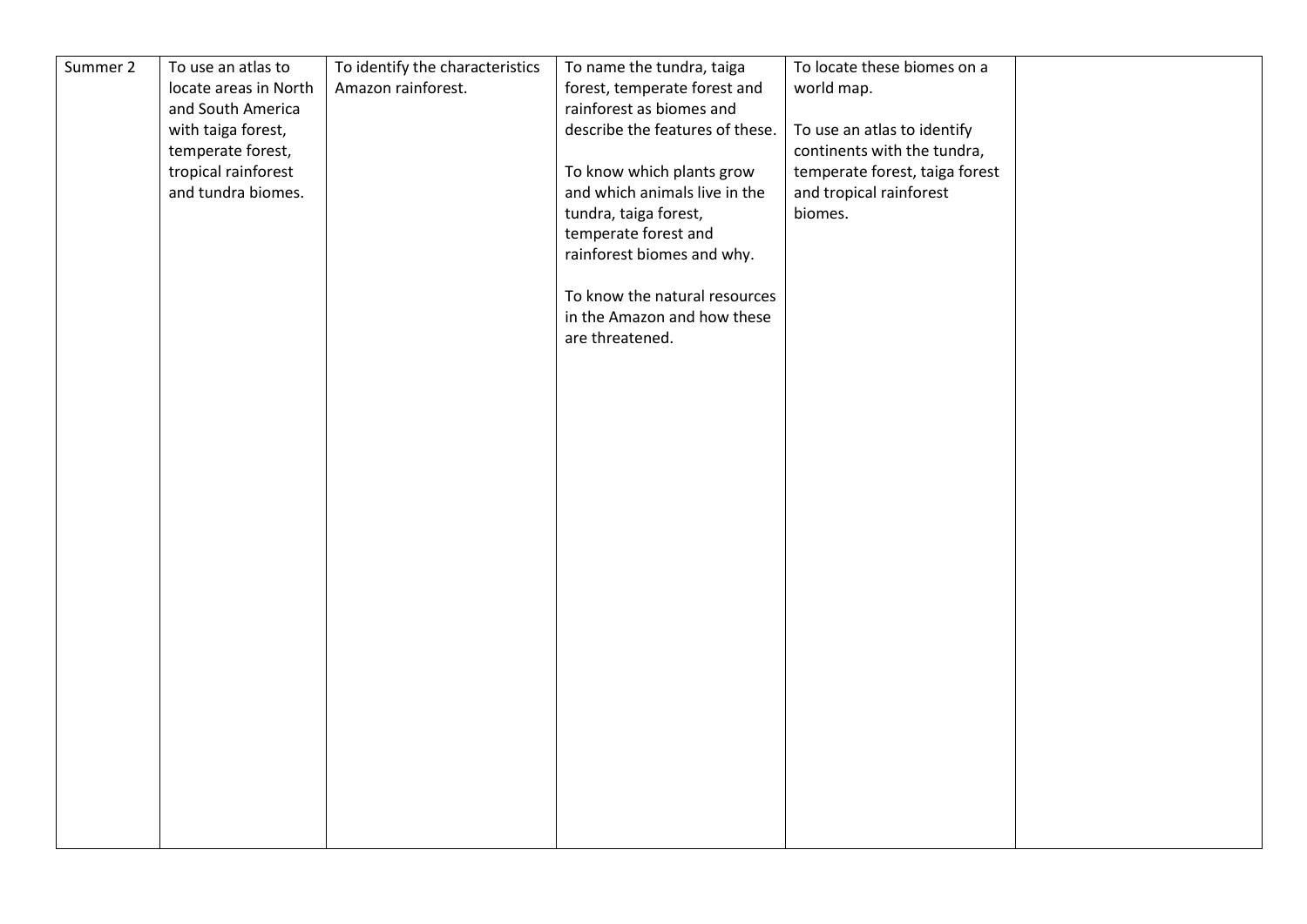|                               | Geography                                                                                                                                                                                                                                                                                                                           |                                                                                                                                                                                                                |                                        |                                                                                                                                                                                                                                                     |                                                                                                               |  |  |
|-------------------------------|-------------------------------------------------------------------------------------------------------------------------------------------------------------------------------------------------------------------------------------------------------------------------------------------------------------------------------------|----------------------------------------------------------------------------------------------------------------------------------------------------------------------------------------------------------------|----------------------------------------|-----------------------------------------------------------------------------------------------------------------------------------------------------------------------------------------------------------------------------------------------------|---------------------------------------------------------------------------------------------------------------|--|--|
|                               | Year <sub>6</sub>                                                                                                                                                                                                                                                                                                                   |                                                                                                                                                                                                                |                                        |                                                                                                                                                                                                                                                     |                                                                                                               |  |  |
|                               |                                                                                                                                                                                                                                                                                                                                     | How to think like a Geographer; Where is this place? Why is it here and not there? What is it like? How did it get like this?                                                                                  |                                        |                                                                                                                                                                                                                                                     |                                                                                                               |  |  |
| <b>Strands of</b><br>Learning | <b>Locational</b><br><b>Knowledge</b>                                                                                                                                                                                                                                                                                               | <b>Place Knowledge</b>                                                                                                                                                                                         | <b>Human and physical</b><br>geography | <b>Geographical skills and</b><br>fieldwork                                                                                                                                                                                                         | How to think like a<br>Geographer                                                                             |  |  |
| Vocabulary                    | scale, scale map                                                                                                                                                                                                                                                                                                                    |                                                                                                                                                                                                                |                                        |                                                                                                                                                                                                                                                     |                                                                                                               |  |  |
| Autumn 1                      | To name and locate<br>all of the counties<br>that border<br>Gloucestershire.<br>To use knowledge of<br>maps and counties to<br>name the counties<br>that border Greater<br>London (Surrey,<br>Kent, Berkshire,<br>Buckinghamshire,<br>Hertfordshire, Essex).<br>To use maps to name<br>and locate a city in<br>each of the counties | To use digital maps to find out<br>names of key topographical<br>features in the counties<br>studied.                                                                                                          |                                        | To understand how scale is<br>used in mapping.<br>To create a scale drawing of<br>e.g. the classroom.<br>To create a scale map of the<br>school grounds.<br><b>Fieldwork</b><br><b>Measuring school</b><br>grounds in order to<br>create scale map. | To know where these counties<br>and cities are in relation to each<br>other and previous counties<br>studied. |  |  |
| <b>Vocabulary</b>             | studied.<br>thematic map, population                                                                                                                                                                                                                                                                                                |                                                                                                                                                                                                                |                                        |                                                                                                                                                                                                                                                     |                                                                                                               |  |  |
| Autumn 2                      |                                                                                                                                                                                                                                                                                                                                     | To carry out a study on a UK<br>region of choice, focusing on<br>the human and physical<br>features of this region and<br>comparing this region to<br>Gloucestershire or another<br>region previously studied. |                                        | To use thematic maps to find<br>out about the region of choice<br>(explore population,<br>temperature etc).                                                                                                                                         |                                                                                                               |  |  |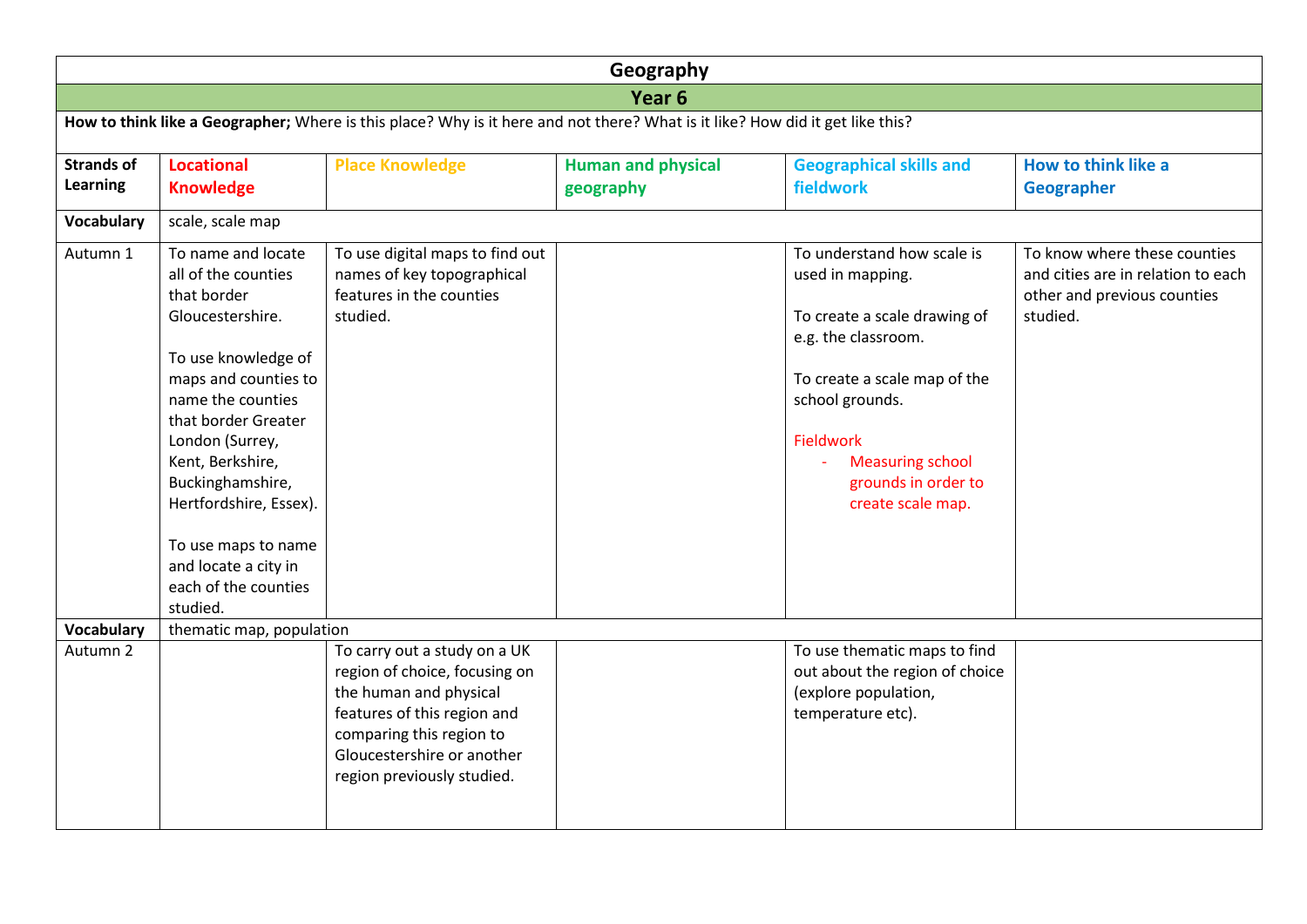| <b>Vocabulary</b> |                                                                                                                                                                                                                                                                                            | Eastern European countries and cities above.                                                                                                                                                                                                               |                                                                                                                                                                                                                                     |                                                               |                                                                                              |  |
|-------------------|--------------------------------------------------------------------------------------------------------------------------------------------------------------------------------------------------------------------------------------------------------------------------------------------|------------------------------------------------------------------------------------------------------------------------------------------------------------------------------------------------------------------------------------------------------------|-------------------------------------------------------------------------------------------------------------------------------------------------------------------------------------------------------------------------------------|---------------------------------------------------------------|----------------------------------------------------------------------------------------------|--|
| Spring 1          | To name some<br>countries in Eastern<br>Europe (Poland,<br>Ukraine, Russia,<br>Bulgaria).<br>To locate these<br>countries on a map<br>of Europe, a globe, a<br>world map and atlas.<br>To use maps to name<br>some major cities in<br>these countries<br>(Warsaw, Kyiv,<br>Moscow, Sofia). | To identify the characteristics<br>of Eastern Europe (focus on<br>climate, mountain ranges,<br>significant rivers/coasts, which<br>seas/oceans border<br>countries).                                                                                       | To explore the time zones in<br>Eastern Europe.                                                                                                                                                                                     | To use maps to identify the<br>times zones in Eastern Europe. | To know which countries you<br>would travel through to get from<br>Eastern Europe to the UK. |  |
| <b>Vocabulary</b> | Russia, industry, connections                                                                                                                                                                                                                                                              |                                                                                                                                                                                                                                                            |                                                                                                                                                                                                                                     |                                                               |                                                                                              |  |
| Spring 2          |                                                                                                                                                                                                                                                                                            | To identify the characteristics<br>of Russia (focus on climate,<br>mountain ranges, significant<br>rivers/coasts, which<br>seas/oceans border<br>countries).<br>To make comparisons<br>between Russia and another<br>country studied at this key<br>stage. | To understand why most of<br>Russia's population live in the<br>West (climate is more<br>temperate, more connections<br>with Eastern Europe).<br>To understand why most of<br>Russia's major industries are<br>located in the West. | To use thematic maps to study<br>the population of Russia.    | To know where Russia is in<br>relation to England and the<br>other countries studied.        |  |
| <b>Vocabulary</b> |                                                                                                                                                                                                                                                                                            | climate change, global warming, impact, greenhouse gases, pollution, deforestation, farming, droughts, extreme weather, green                                                                                                                              |                                                                                                                                                                                                                                     |                                                               |                                                                                              |  |